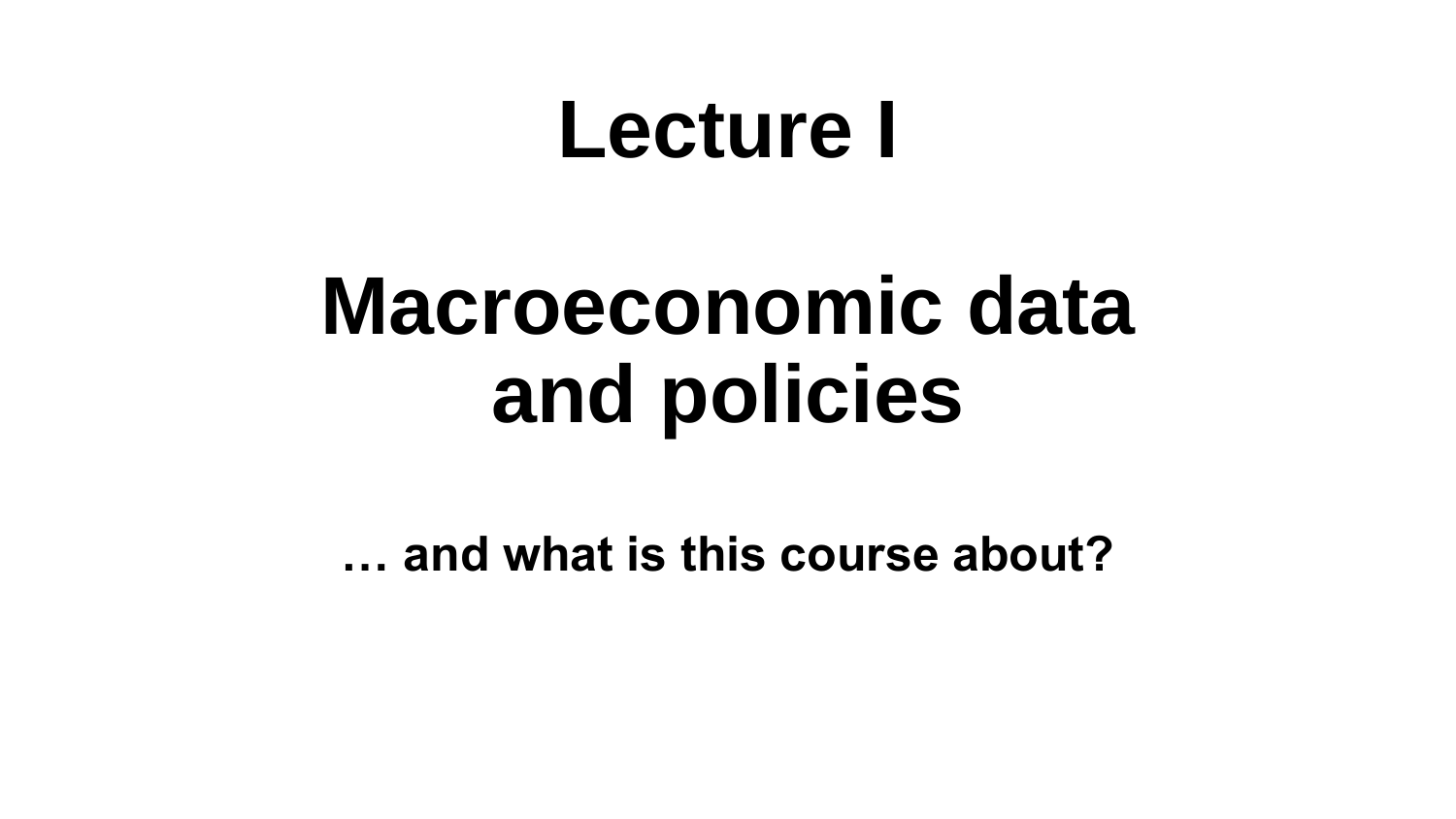#### **Real GDP p.c., 1870 – 2009: F, D, I, UK 1990 International Geary – Khamis dollars, log scale**



**France -Germany -Italy -UK**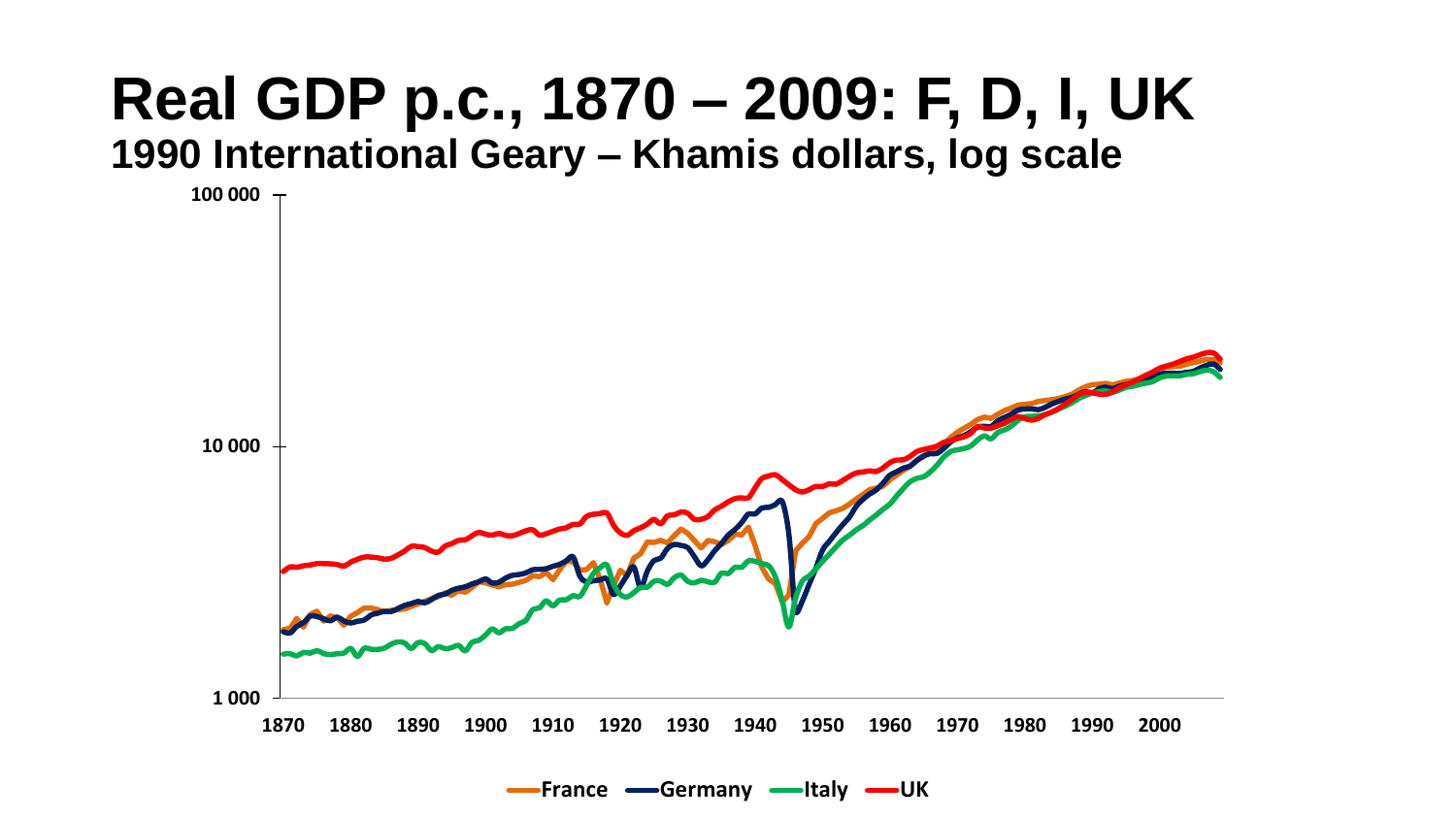### **Inflation vs. unemployment, % US, long-term**

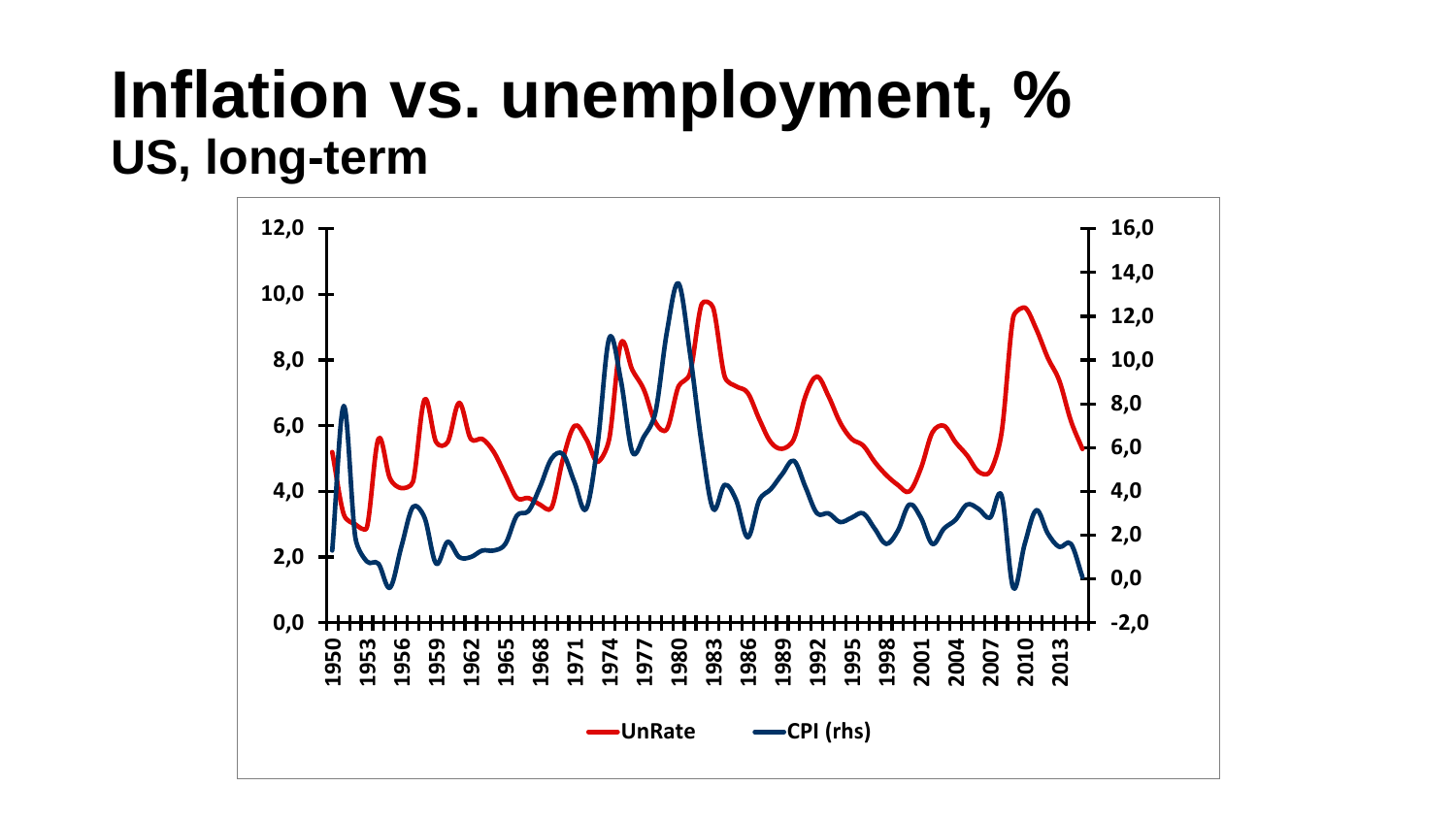## **Gross debt, %GDP**



**Source: This time is different (www.rheinhartandrogoff.com/data**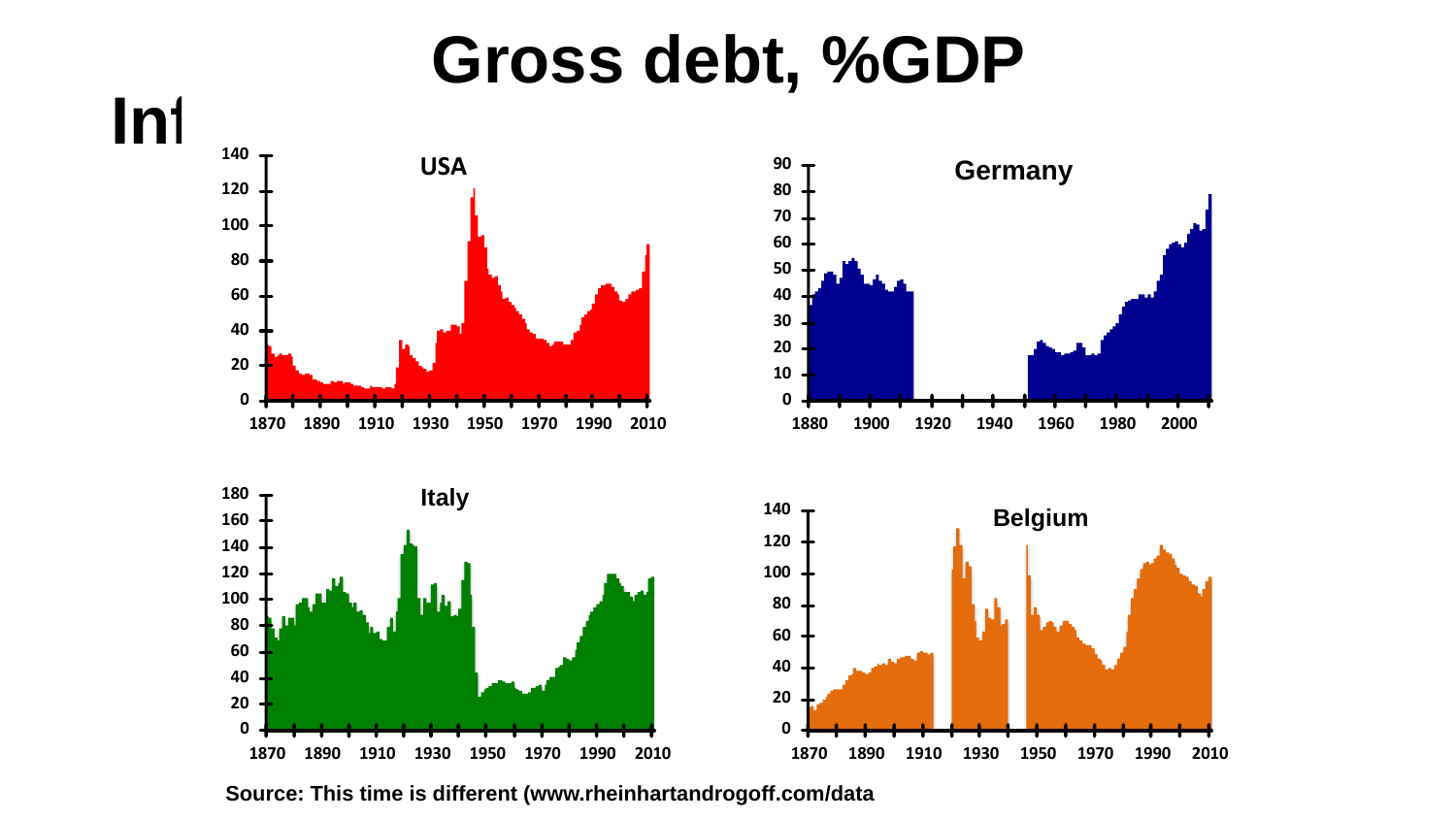## Lecture II Globalization 1870 – 1913, gold standard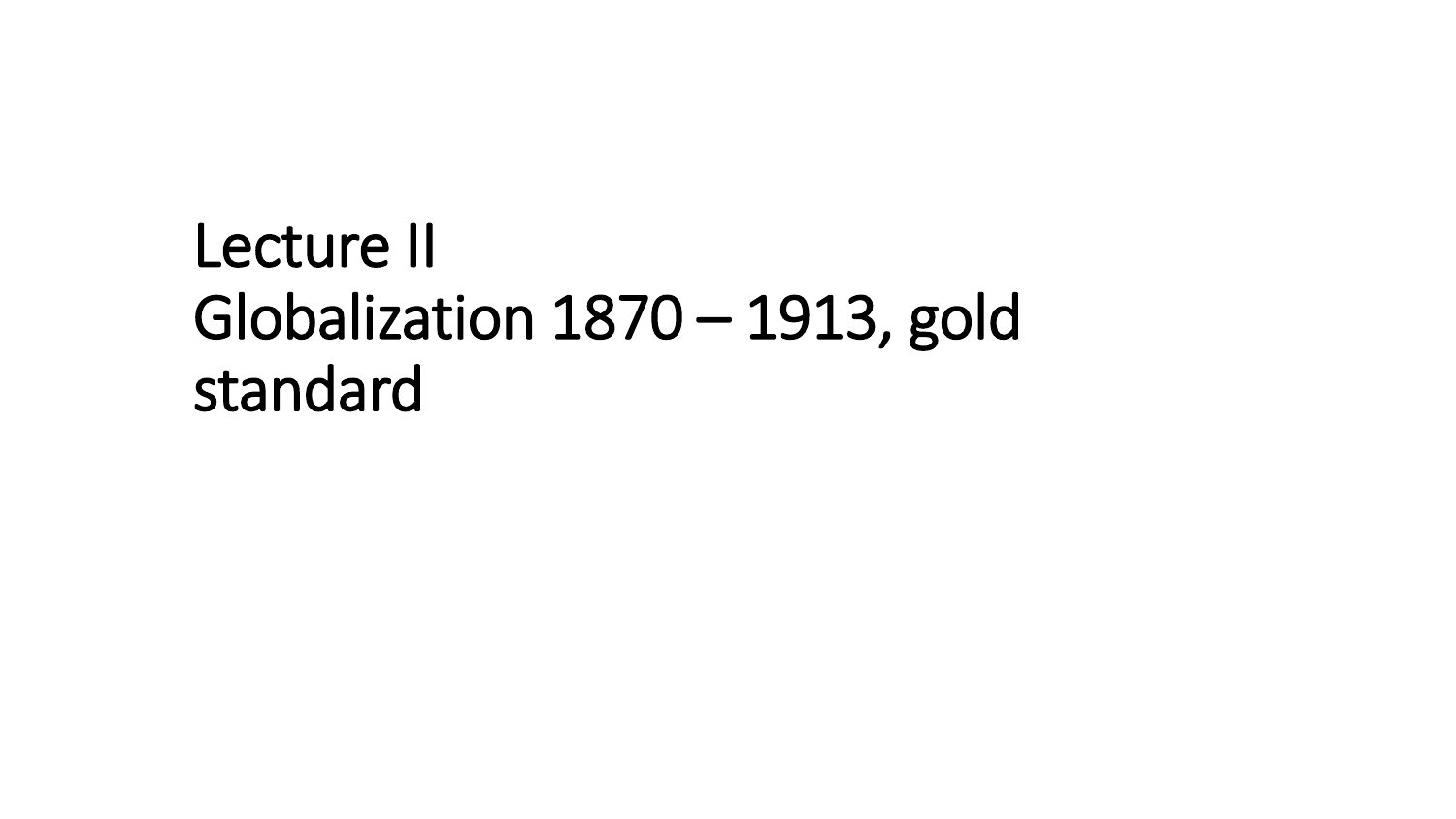## Convergence



**On horizontal axis: GDP p.c. in 1870 On vertical axis: average GDP p.c. growth 1871-1913 Correlation coefficient: -0,63**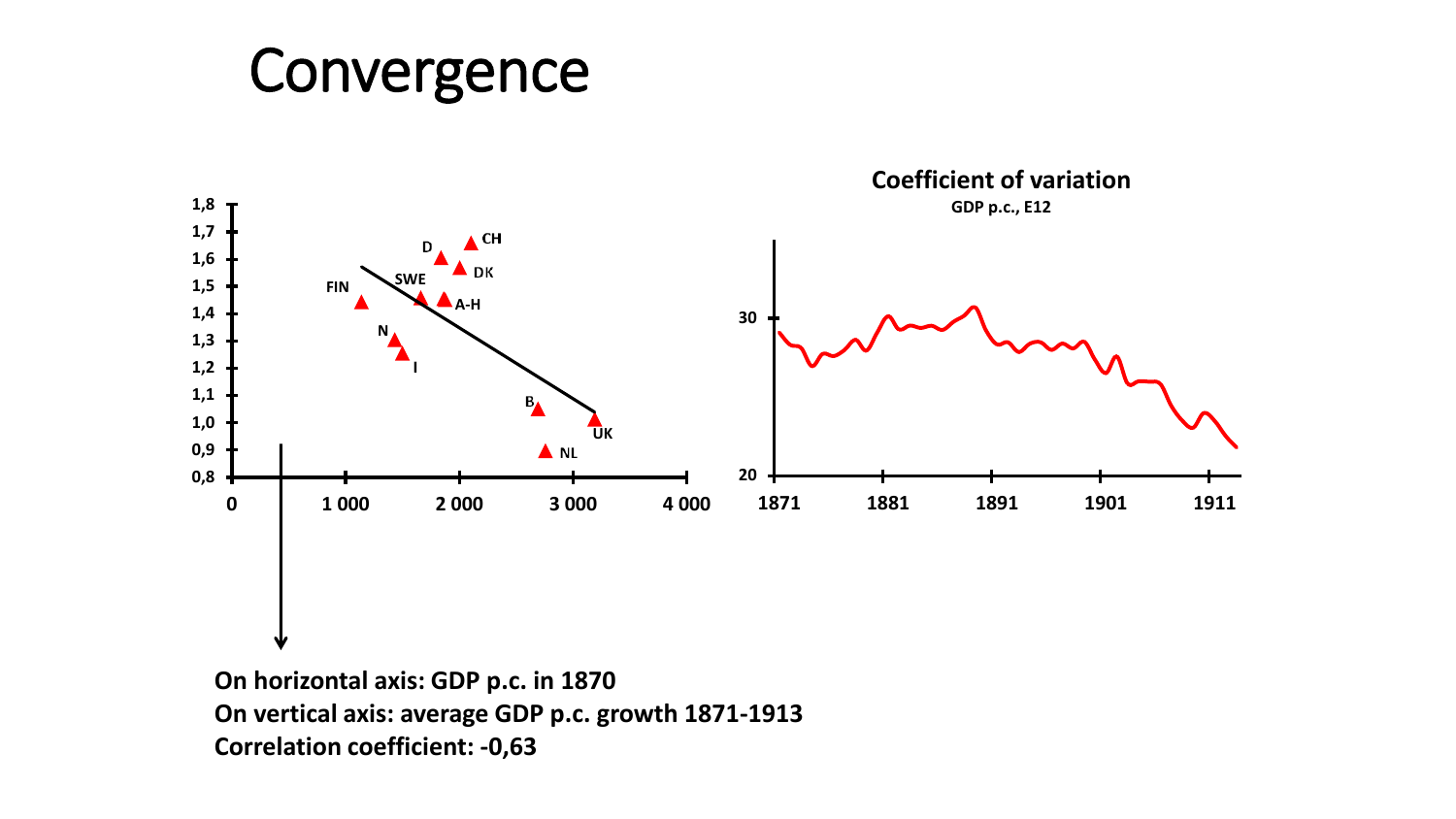#### GDP, % yoy 1990 International G-K USD







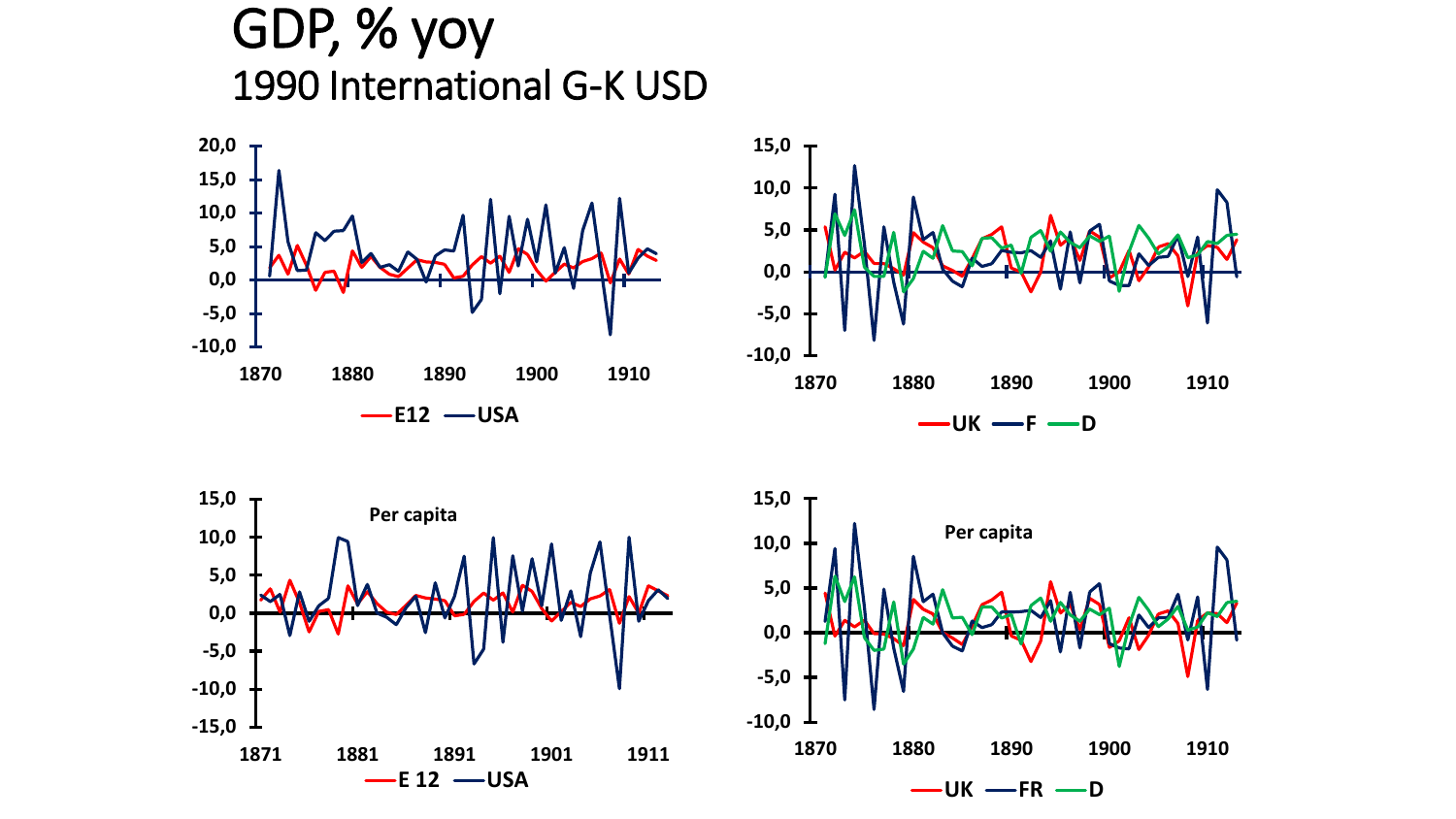## **III. After WWI – Hyperinflations and the Return of Gold Standard**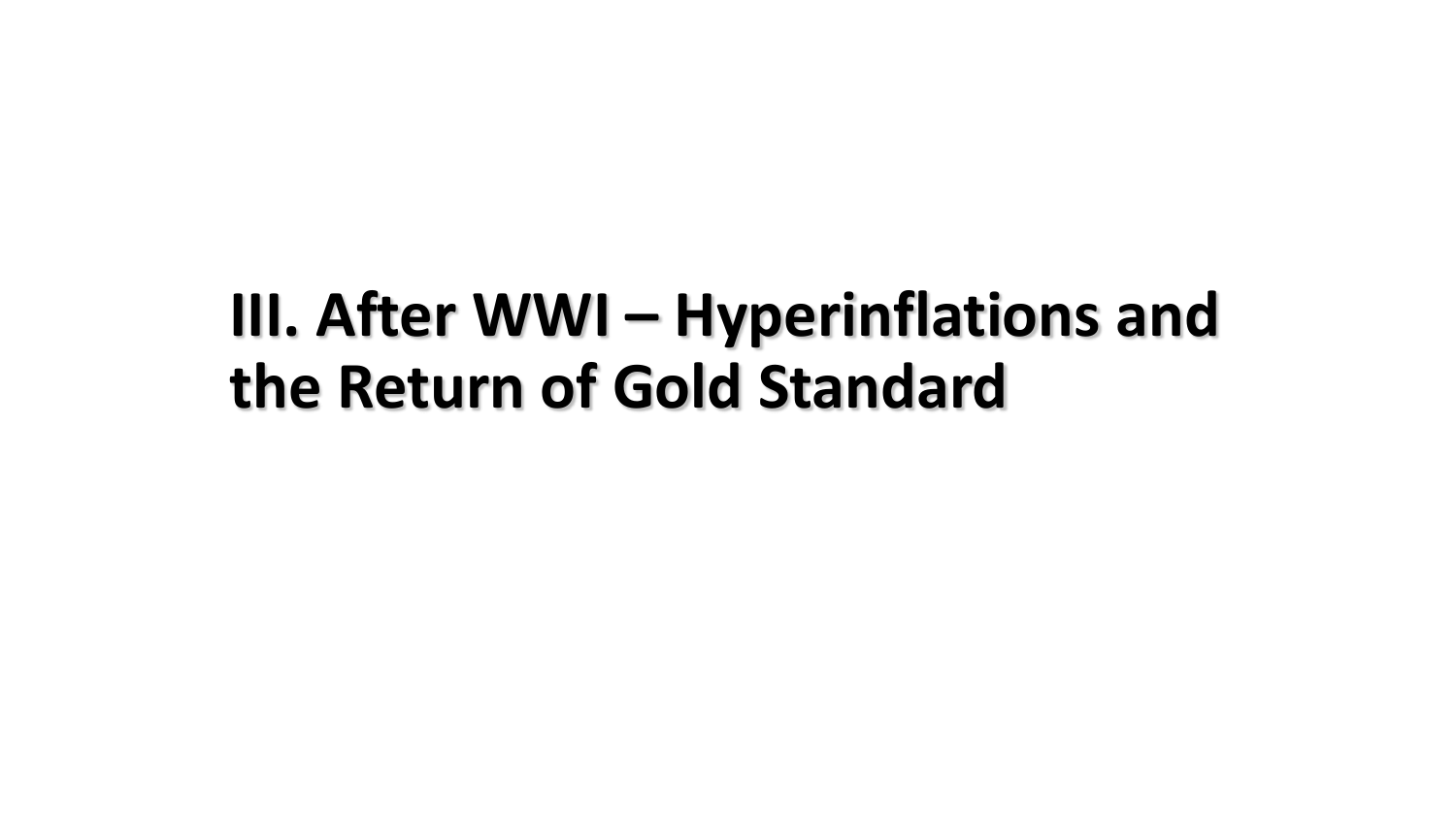#### **Hyperinflation - Germany: Retail Prices**

(log scale, VI/14=100)

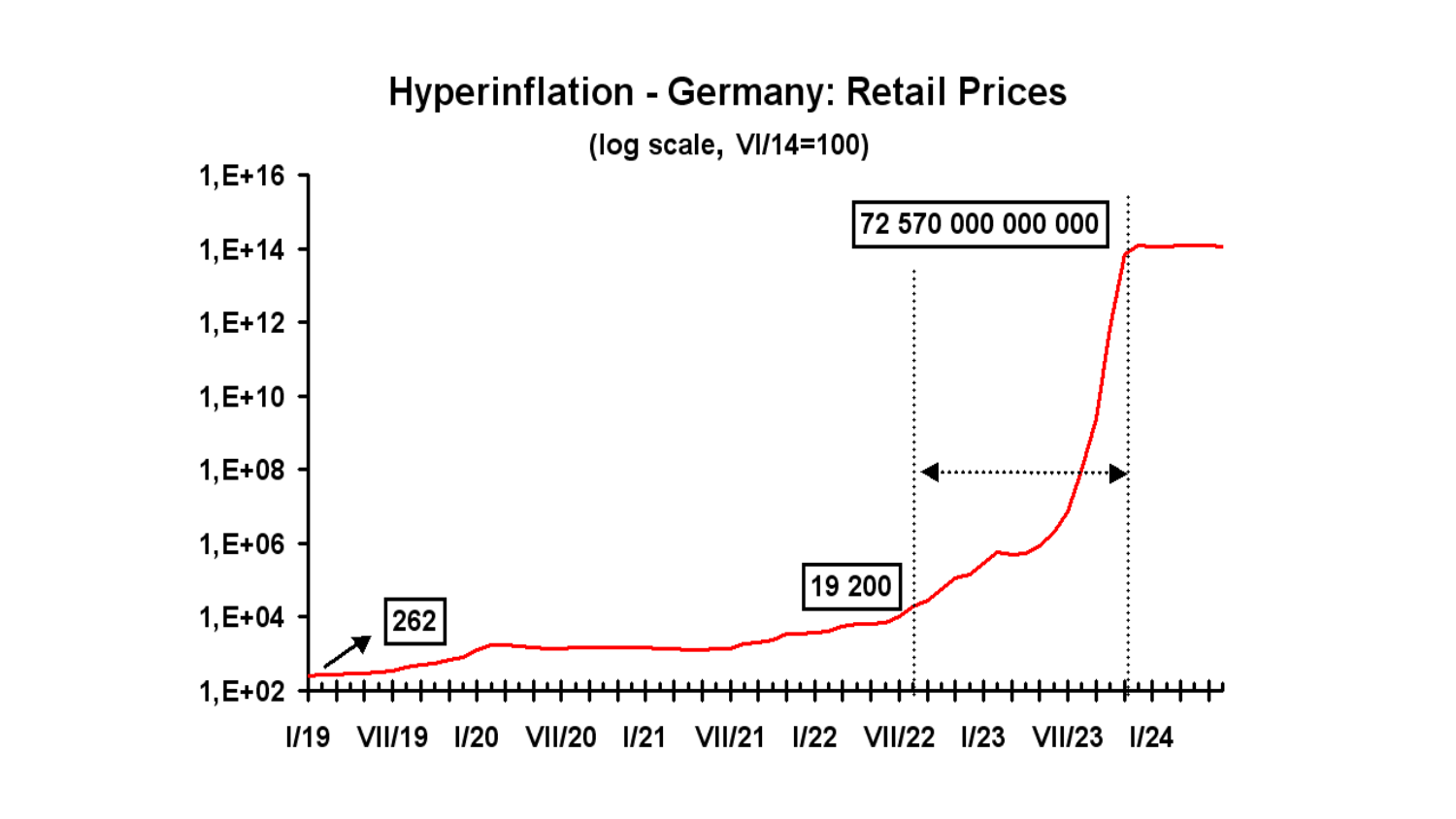#### **Lessons**

- **Essential stabilization steps: simultaneous (a) creation of independent central bank, that stopped unsecured lending to the state, (b) change of fiscal policies, (c) change in inflationary expectations, (d) stabilization and defense of ExR**
- **Government could borrow only with private sector and debt was ultimately backed by its ability to collect taxes efficiently**
- **The main source of hyperinflation: growth of currency that was backed by government bills, unsecured by future state incomes**
- **This created expectations that further fueled the inflation spiral, unless being broken by newly, generally trusted central bank's policy**
- **Earlier attempts to stabilize that failed (e.g. Germany): unless accompanied by fiscal reform, doomed to fail**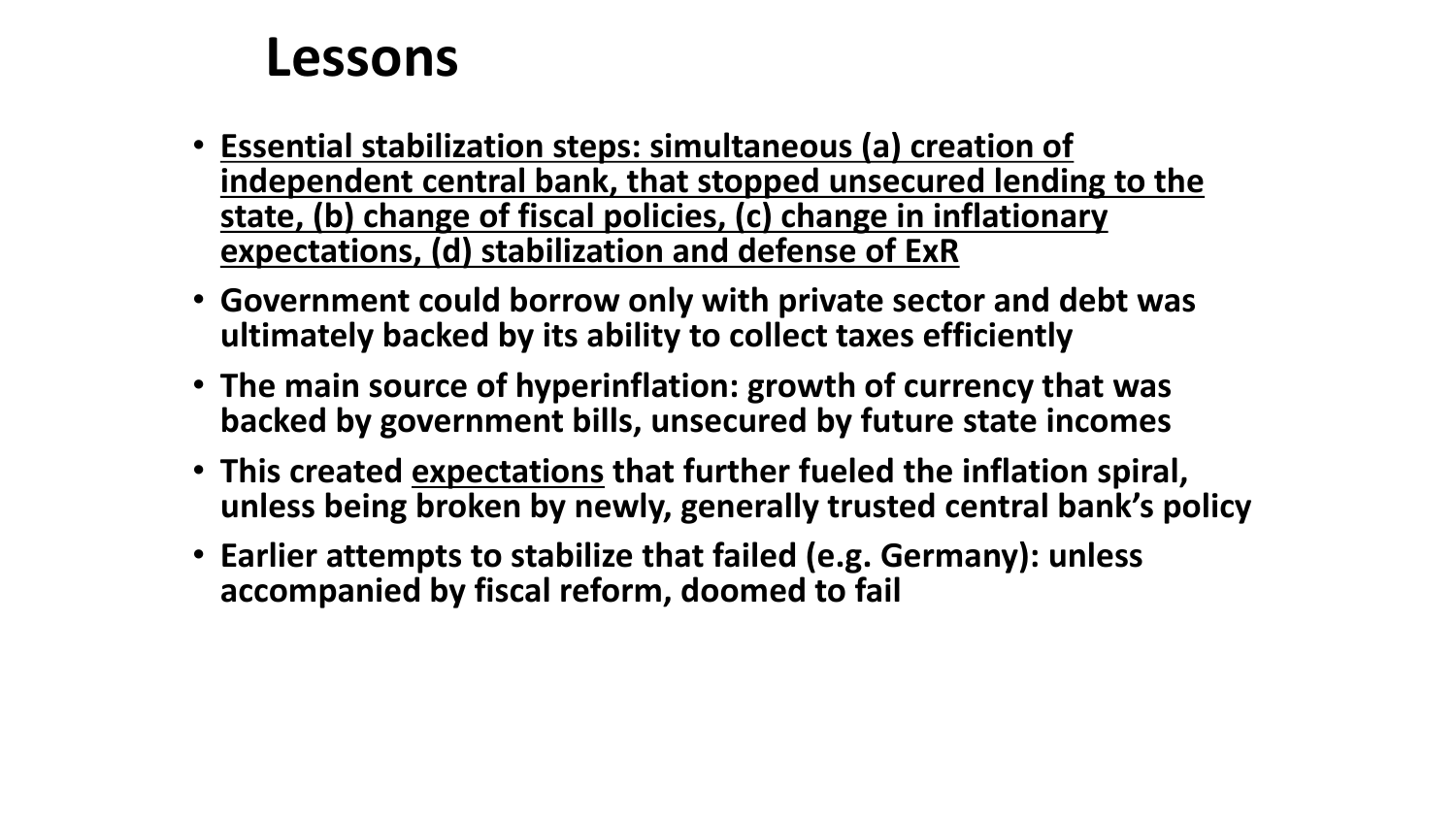## **IV. The Great Depression**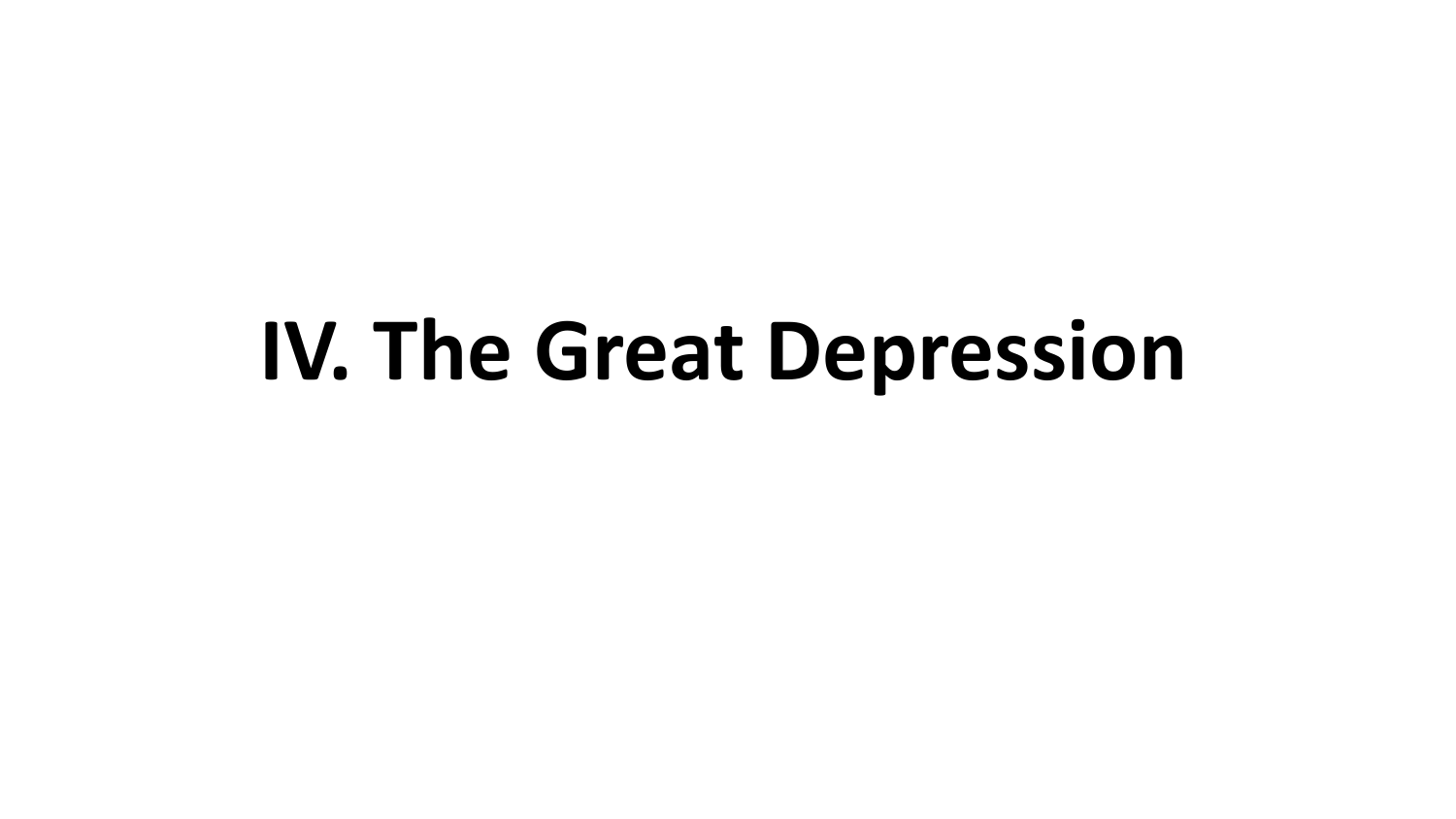**GNP, USA, 1928-1941**

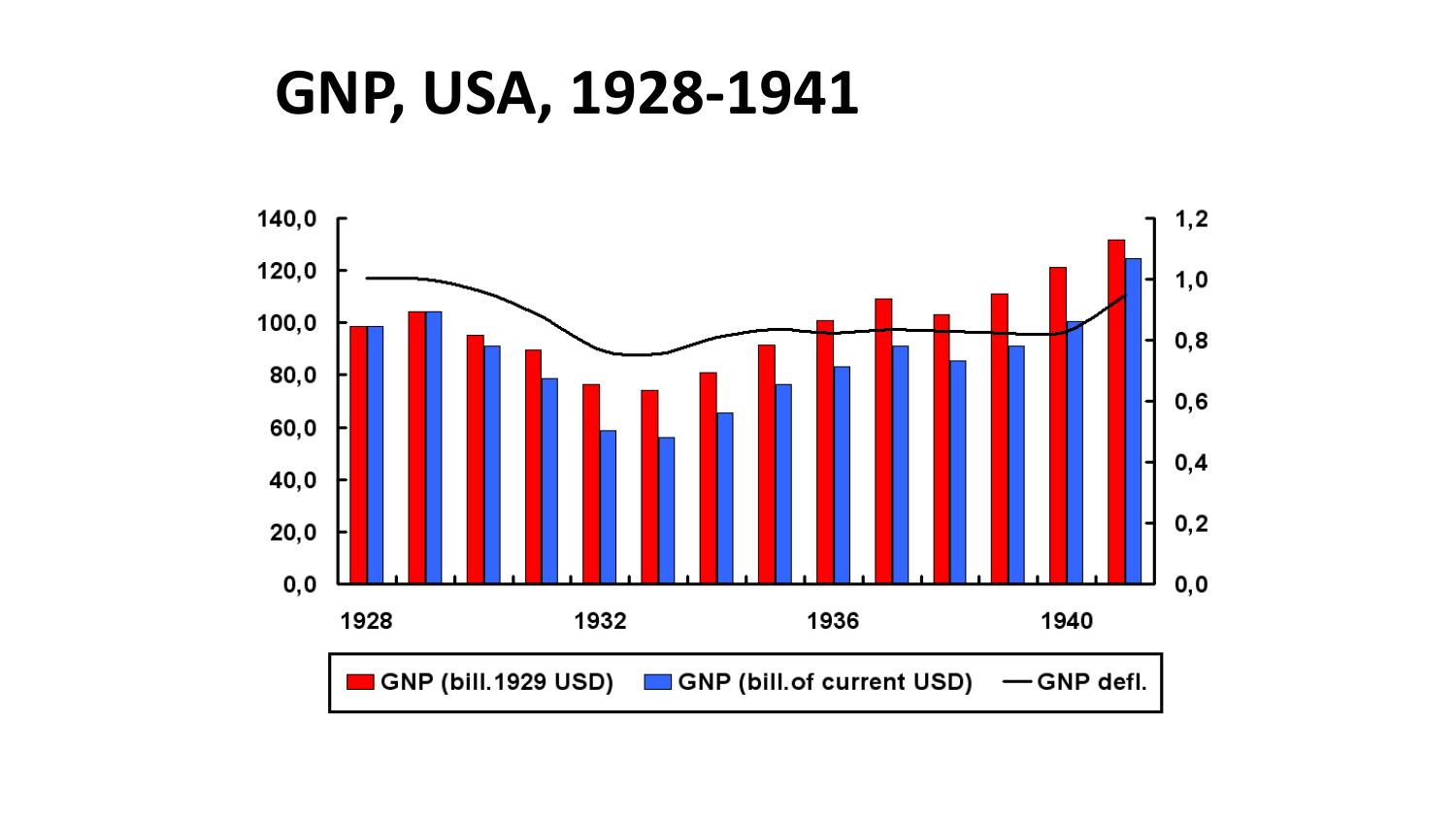### **US: real growth and money**



**time**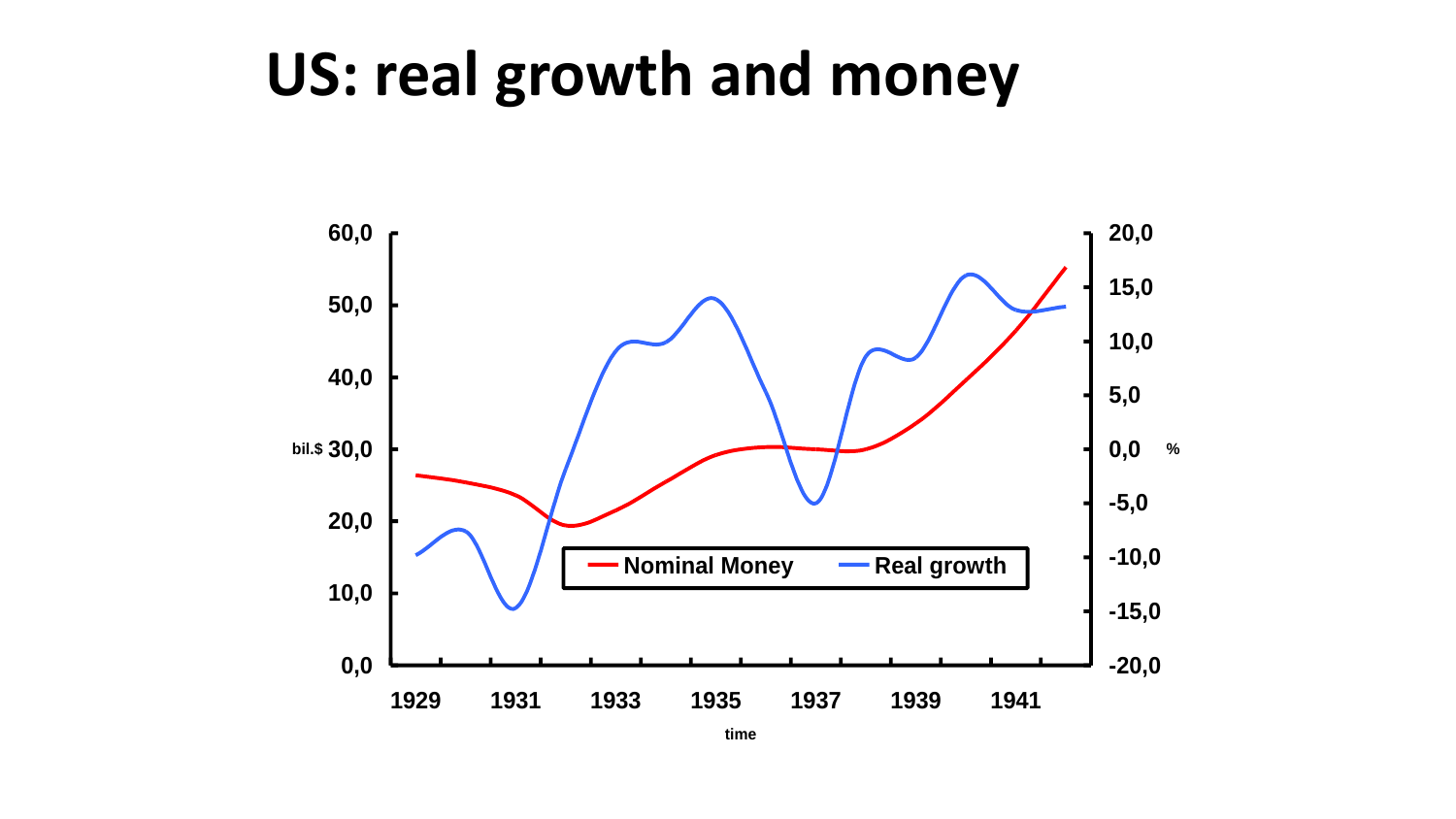## **V Keynesian revolution**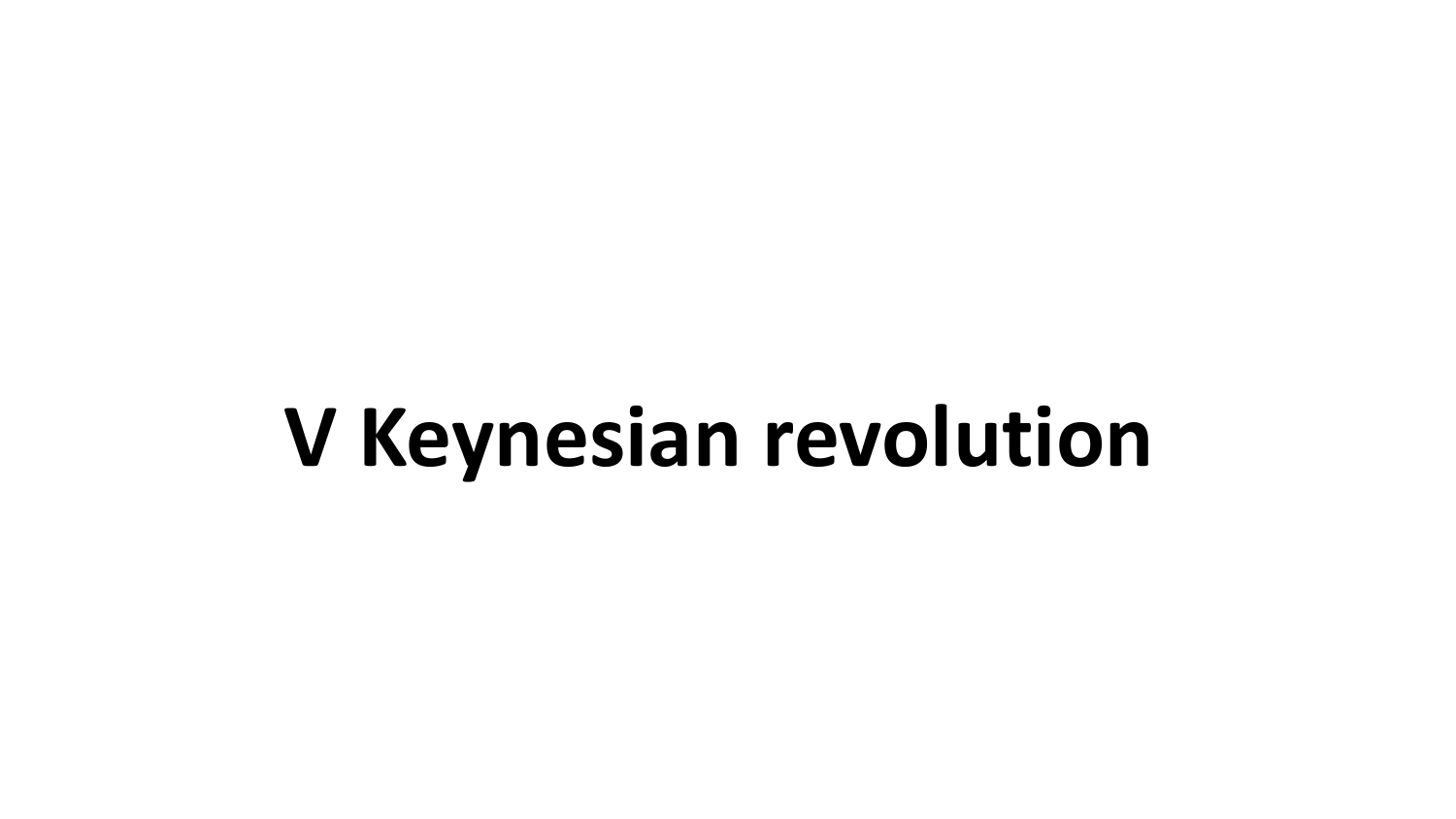## **Demand for money**

- **Keynes labeled total demand for money as liquidity preference**
- **Particular case: at very low rates of interest nobody wants to invest into bonds (everybody expects the interest to increase, so price of bond to decrease) and people hold only money (money demand is infinitely interest elastic – graphically horizontal)**
- **Demand for money:**

,

$$
\frac{M}{P} = L(Y, i)
$$
\n
$$
L_{Y} > 0, L_{i} \leq 0
$$
\n
$$
L_{Y} = 0, L_{Y} \leq 0
$$
\n
$$
M_{Y} = 0
$$
\n
$$
M_{Y} = 0
$$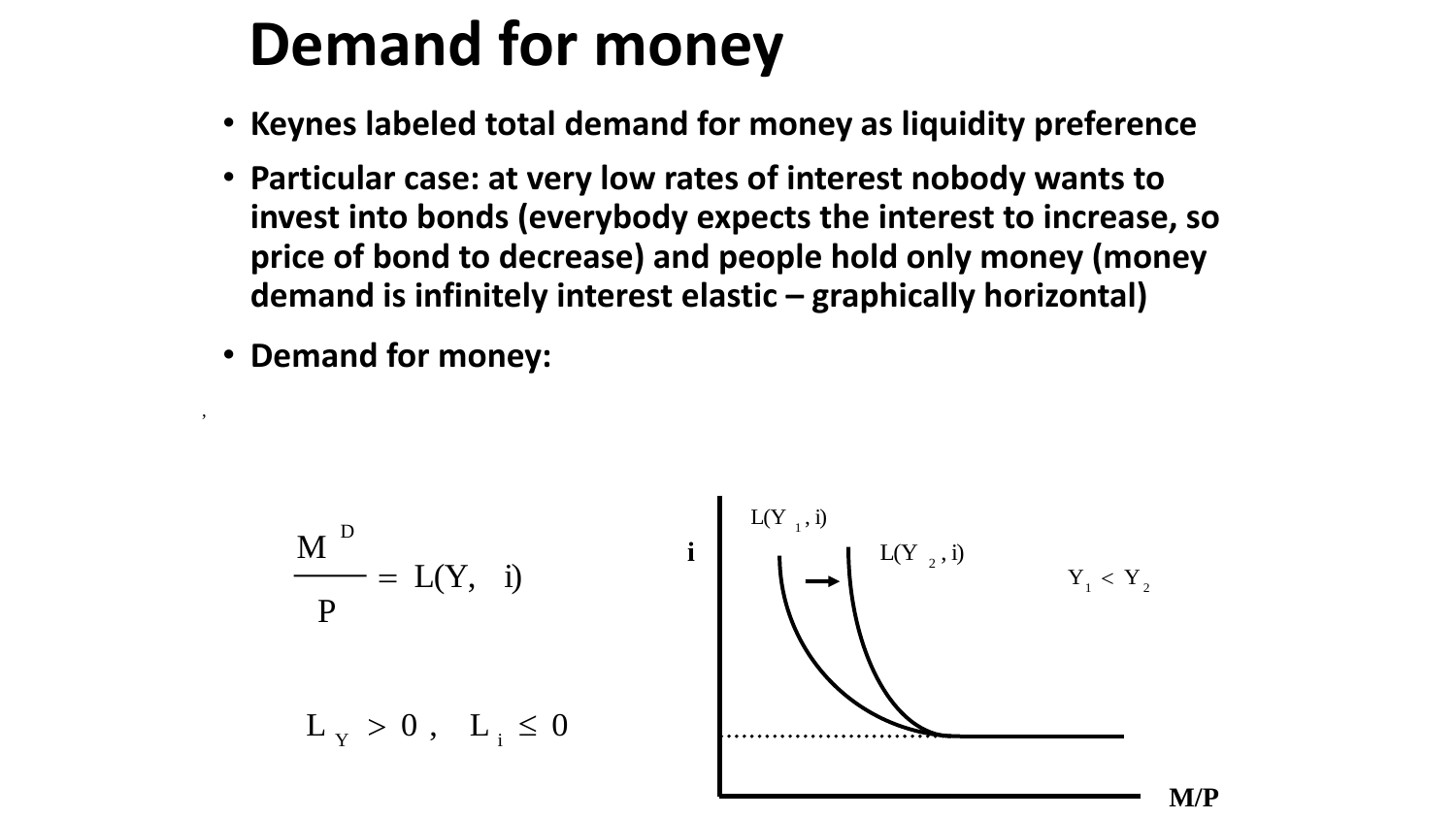### **Why - then - lasting high unemployment?**

- **Given the reality of Great Depression, Keynes was seeking for an explanation of long-lasting underemployment equilibrium**
- **In the longer-run, nominal wage assumption not realistic**
- **BUT: when – with flexible wages - his model converges to full employment equilibrium, he needed additional assumptions to allow for a theoretical possibility of stable underemployment equilibrium**
- **He, indeed, claims that two cases arise when underemployment equilibrium exists:**
	- **Liquidity trap**
	- **Interest-inelastic investment function**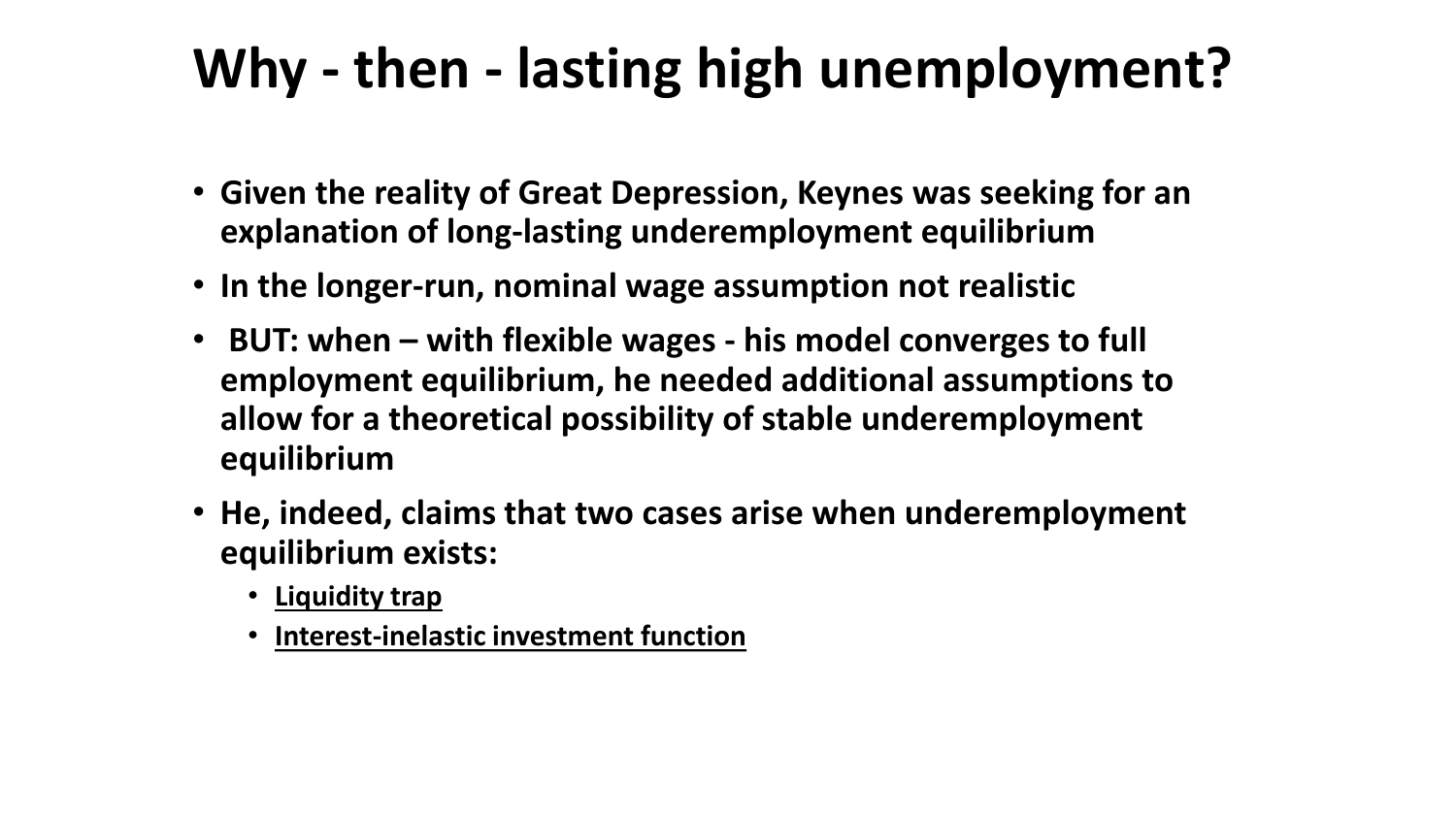**VI. The post-war reconstruction, Bretton Woods system, neoclassical synthesis**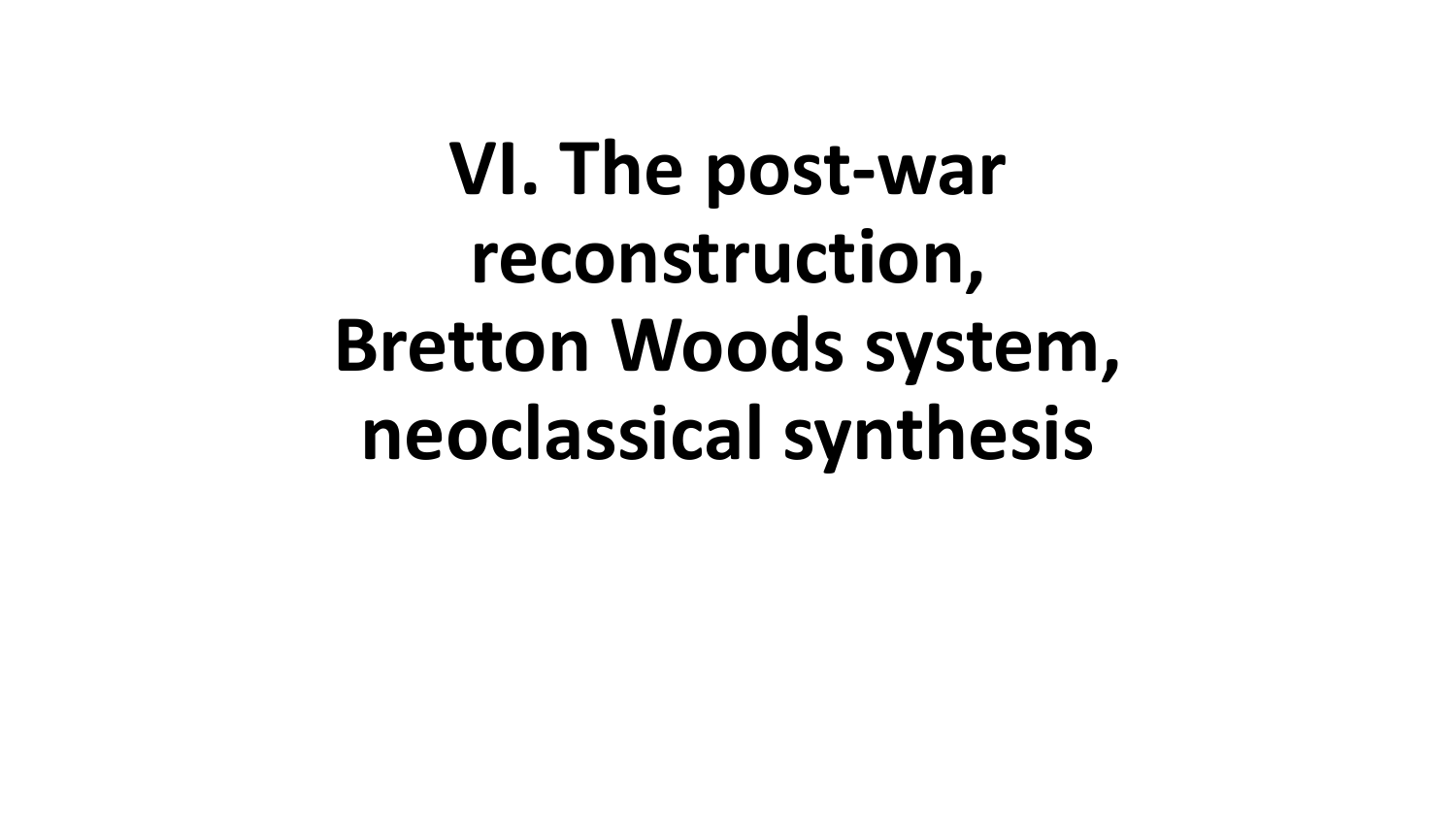### **Basic numbers**

#### **Period: 1948-1951**

#### **Total amount: 12,741 MUSD**

| А                      | 488  |
|------------------------|------|
| B, L                   | 777  |
| DК                     | 385  |
| F                      | 2296 |
| FRG                    | 1448 |
| GR                     | 366  |
| ICL                    | 43   |
| $\mathbf{R}\mathbf{L}$ | 133  |
| I                      | 1204 |
| $\mathbf{NL}$          | 1128 |
| N                      | 372  |
| $\mathbf P$            | 70   |
| S                      | 347  |
| CН                     | 250  |
| TR                     | 137  |
| UK                     | 3297 |

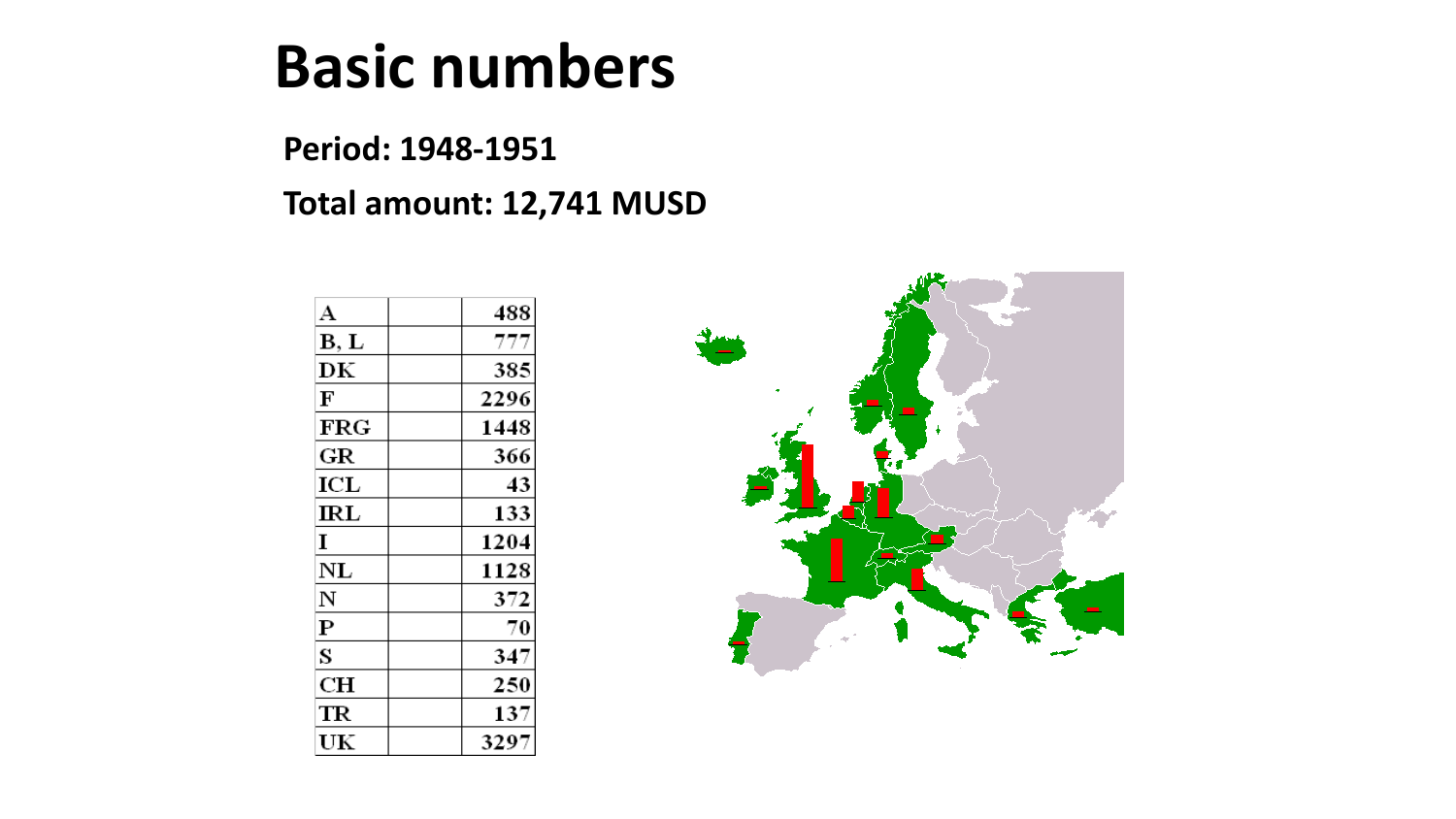#### **Inflation and unemployment USA, 1950 - 1969**

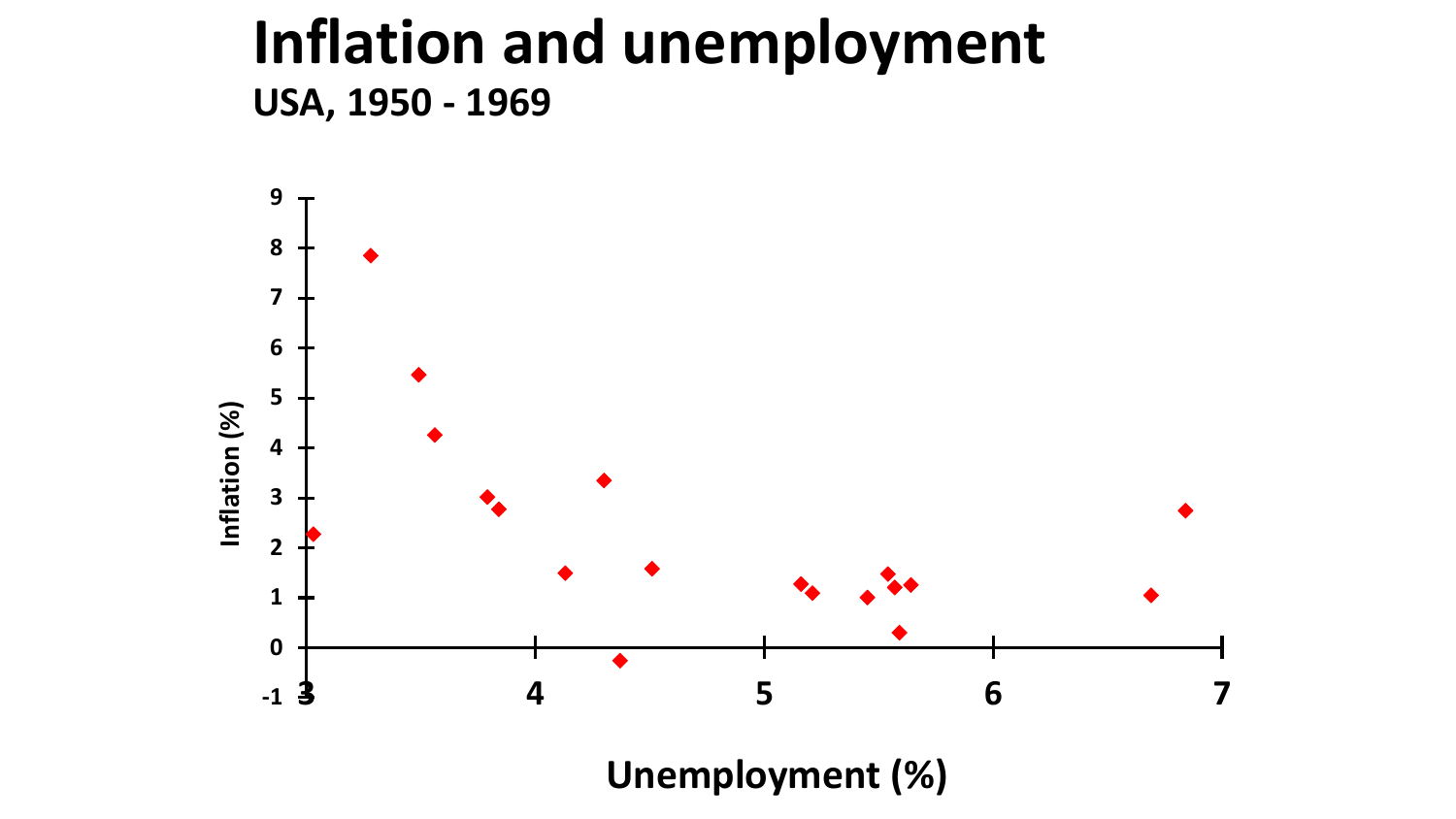# **VII Economic policies of 1950s-1960s, crisis of Phillips curve, monetarism**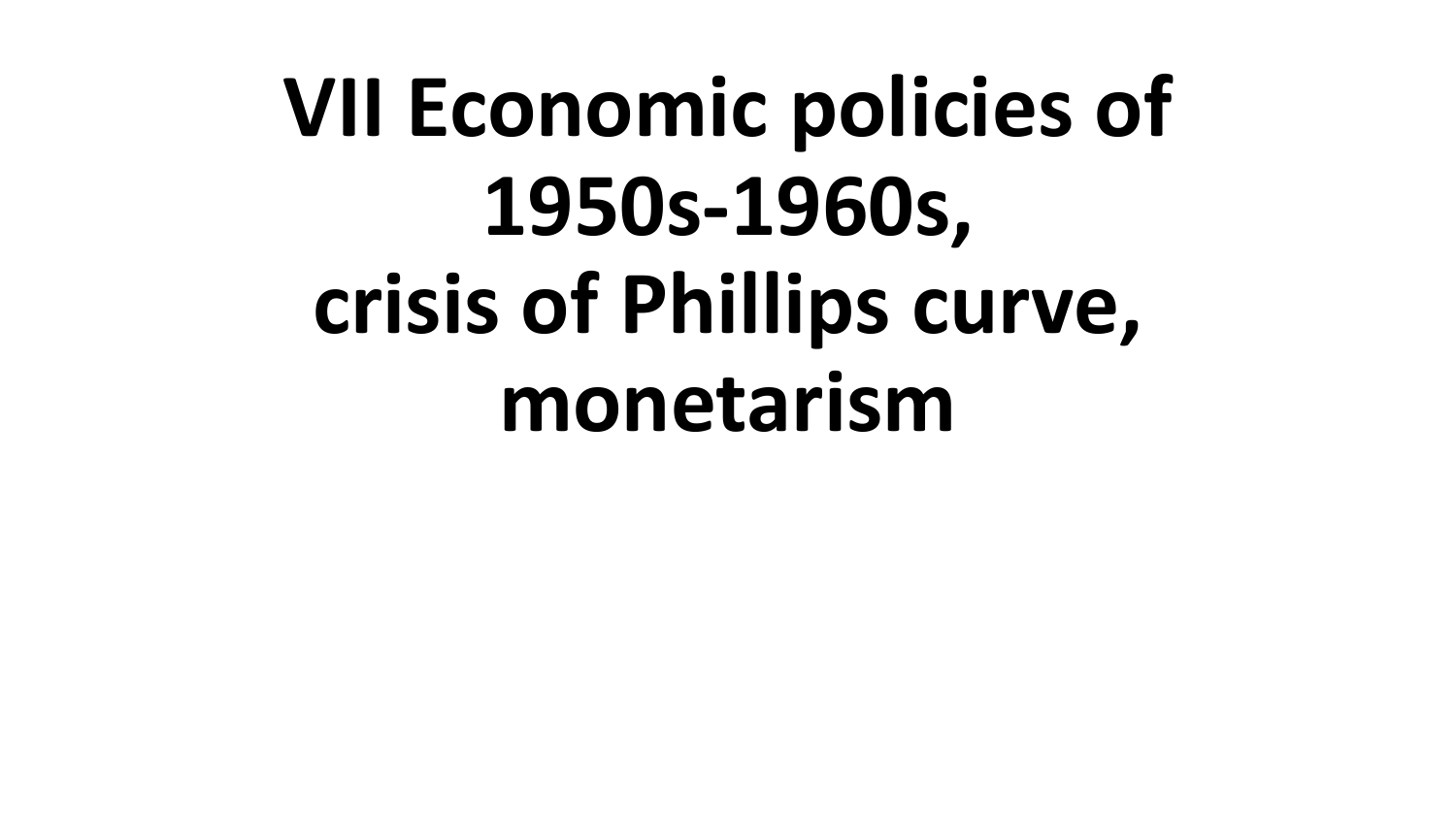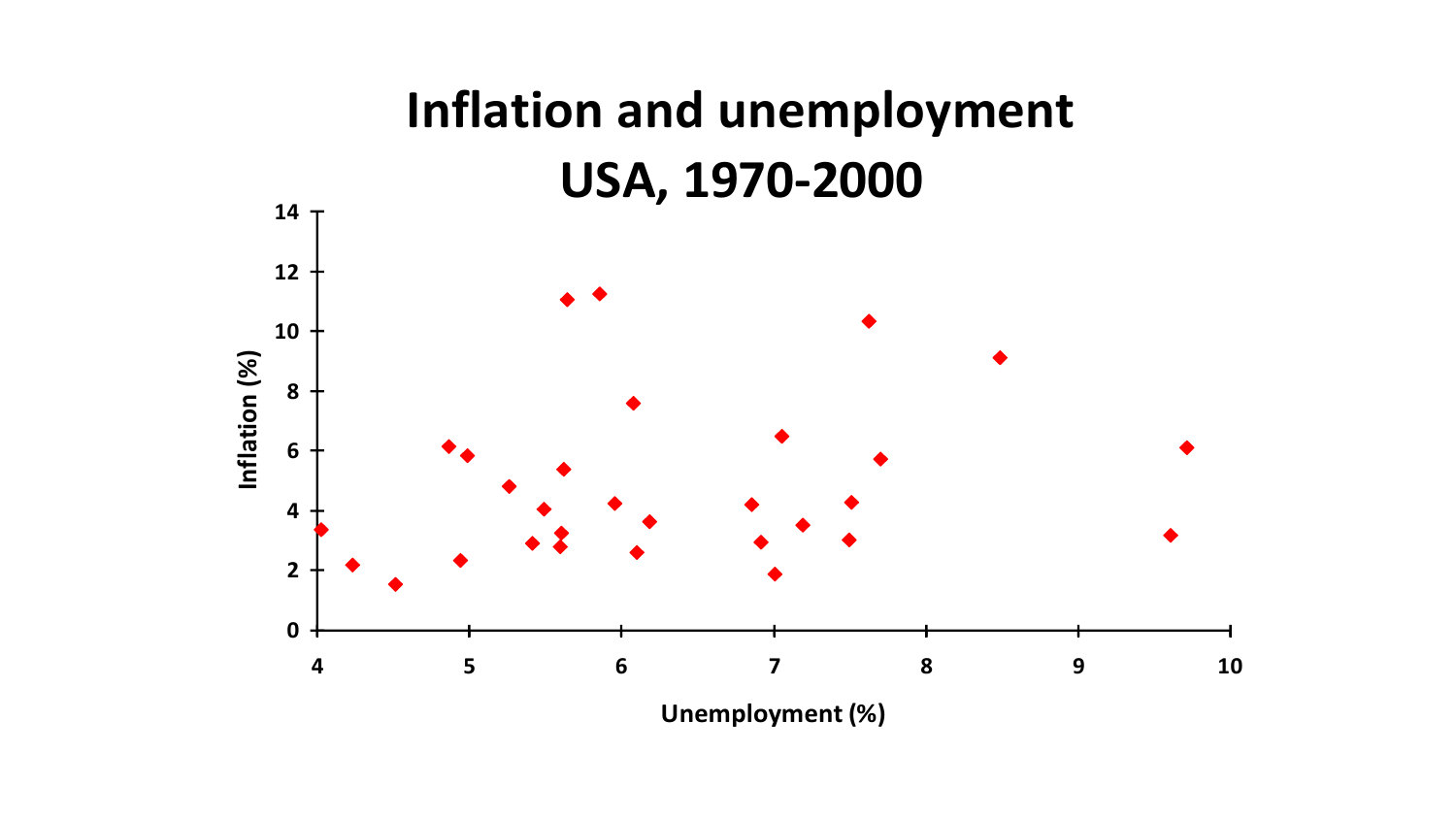## **Milton Friedman**



- **1912-2006**
- **Economist, monetarist**
- **1946-1977: University of Chicago**
- **1977-2006: Hoover Institution**
- **Essays in Positive Economics, A Theory of Consumption Function, Capitalism and Freedom, A Monetary History of the United States (1867-1960) - with Anna Schwartz, Free to Choose, etc.**
- **Nobel Prize in Economics, 1976**
- **Considered as conservative, in reality liberal economist**
- **Advisor to President Nixon**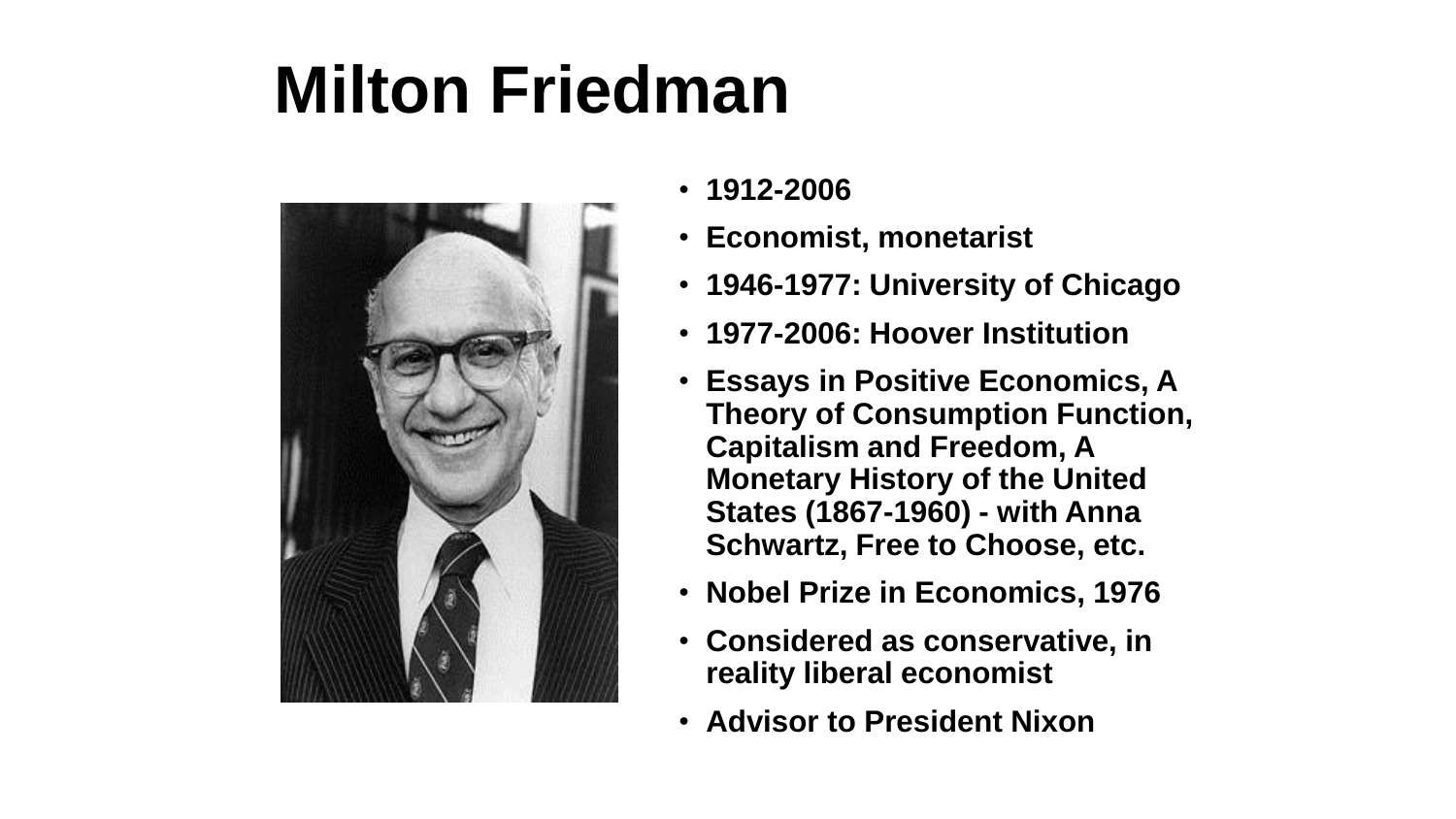## **VIII. End of post-war miracle and of Bretton-Woods New Classical Economics New Keynesian Economics**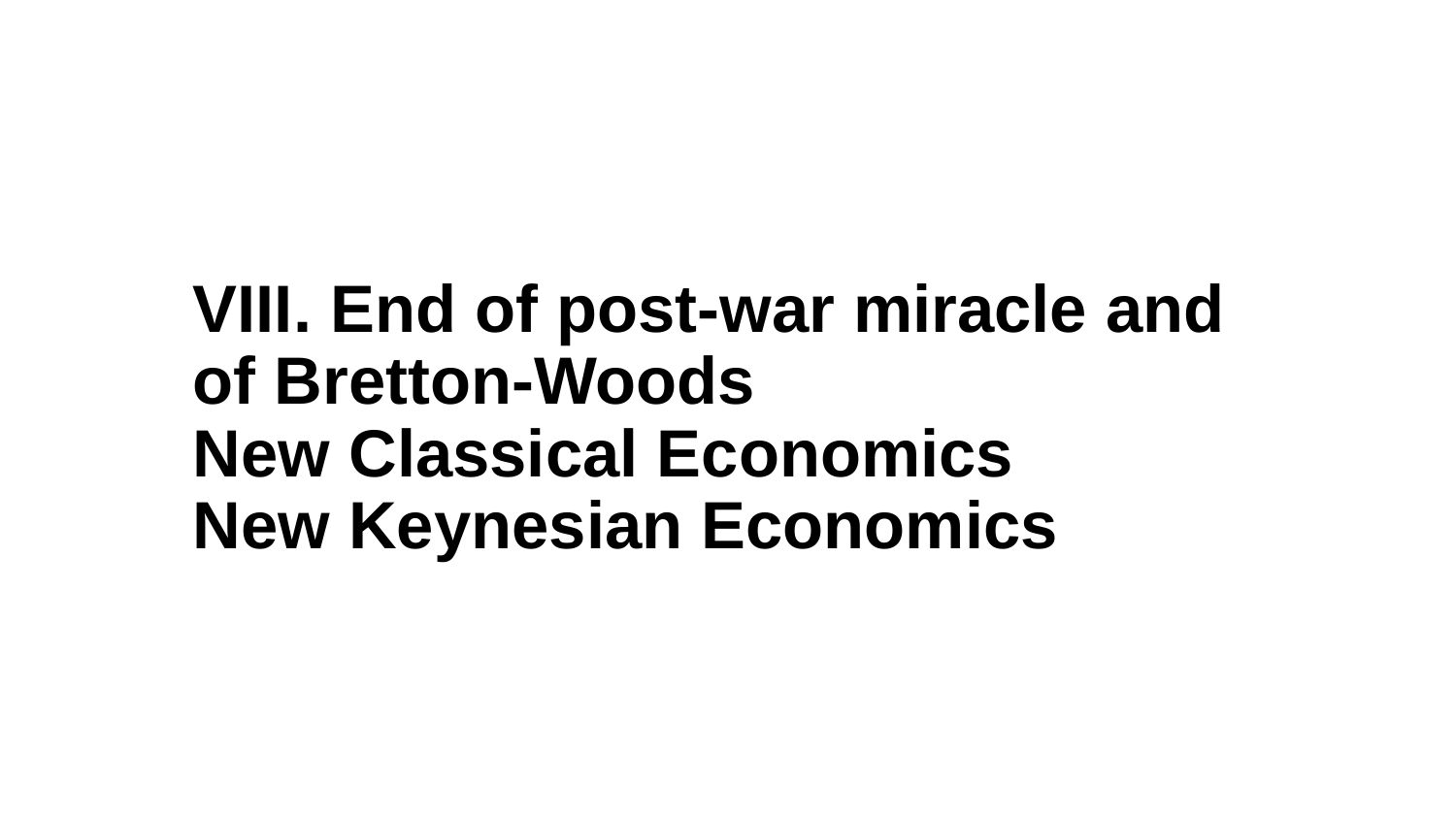### **Friedman: implications of expectationsaugmented Phillips curve**

- **Difference from Keynesian approach: there is no permanent trade-off between inflation and unemployment**
	- **In the short-run yes, but as soon as inflationary expectations adjust, the trade-off disappears → output and unemployment returns to natural levels**
- **Crucial: how the expectations are formed?**
- **Both monetarists and neoclassical synthesis - adaptive expectation hypothesis (AEH):**

$$
P^e = P_{-1} + (1 - \lambda) (P_{-1}^e - P_{-1}), \quad 0 < \lambda < 1
$$

• **or**

$$
\Delta P^{\text{e}} = \lambda (P - P^{\text{e}})
$$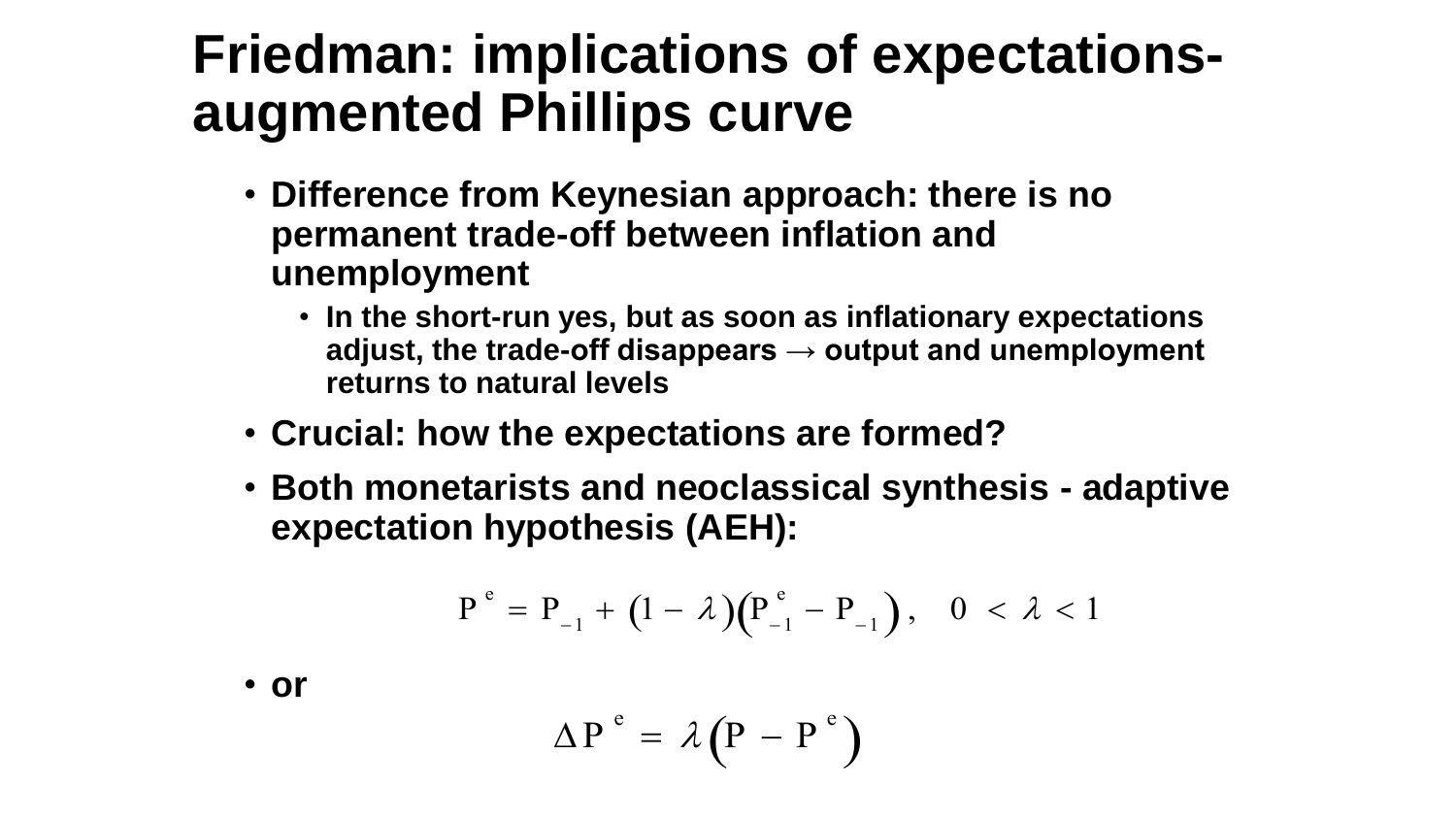## **IX. Oil shocks and disinflation policies (1973-1985)**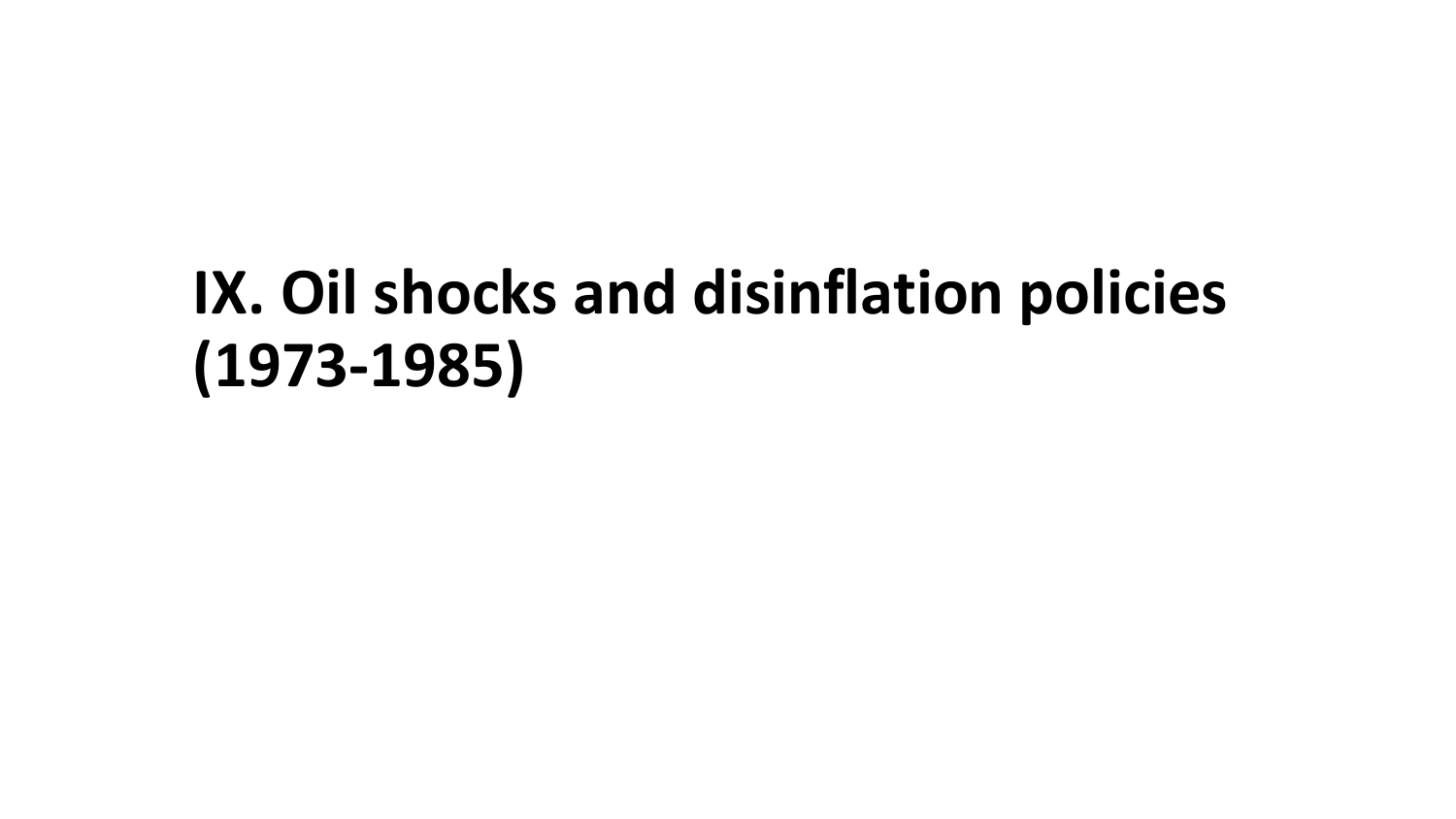## **Monetary restriction after 1979**

- **Strong, convincing commitment to monetary restriction, quick change of expectations and quick impact:**
	- **Real interest ↑, Y↓, P ↓, real (and nominal) appreciation of USD**
	- **The credibility problem: most people did not believe that Reagan/Volcker team will be politically strong to reduce inflation quickly**
	- **Behaviour according rational expectation models: un-anticipated policy → decrease of output and increase of unemployment**
	- **Whenever credibility established → growth resumed and unemployment started to fall**
- **Strong monetary contraction and subsequent volatility of macroeconomic parameters → impact on the position of USD**
- **Originally, very strong commitment towards floating ExR without intervention ("benign neglect")**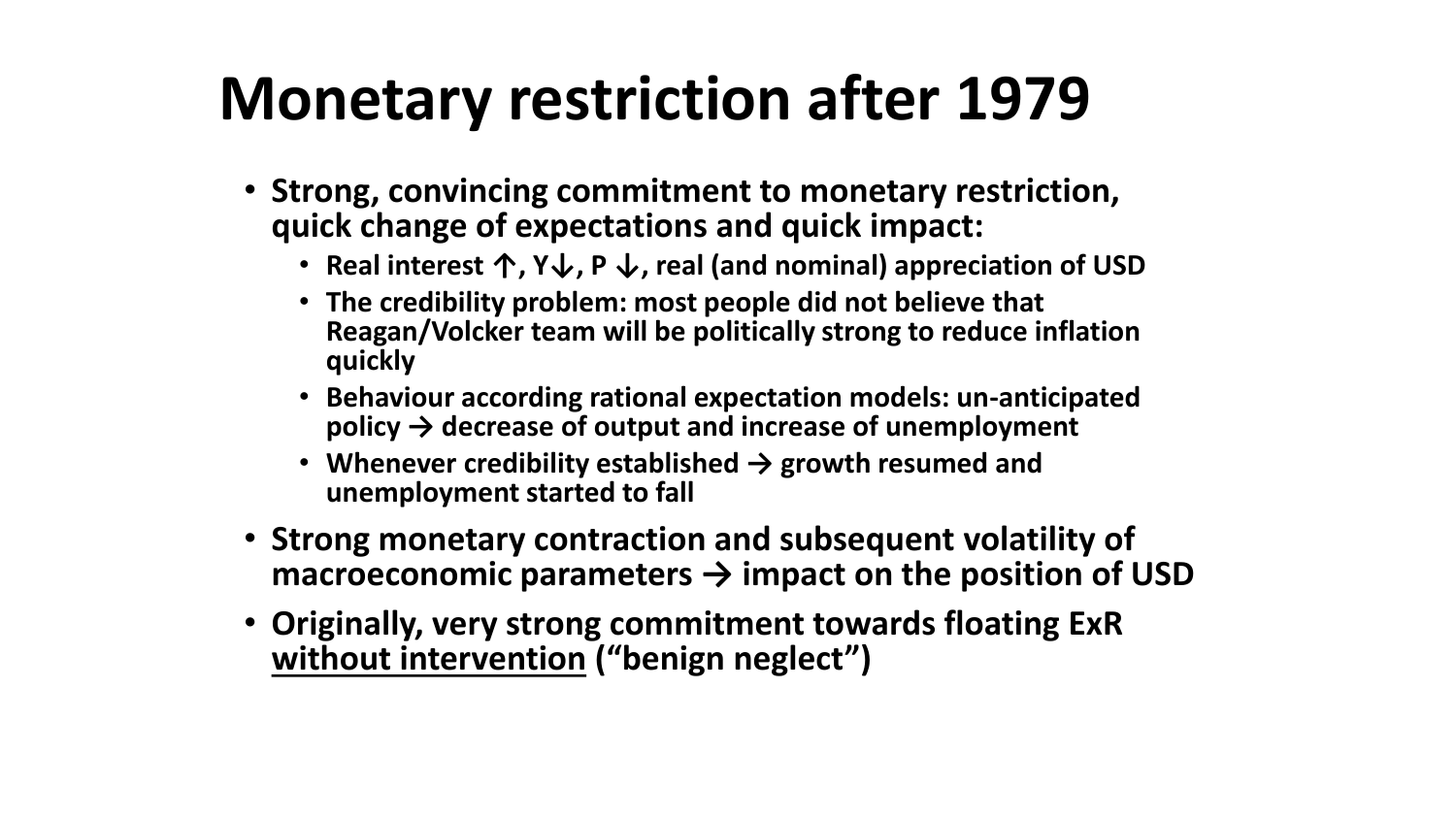## **X. Stabilization policies 1980 - 2007**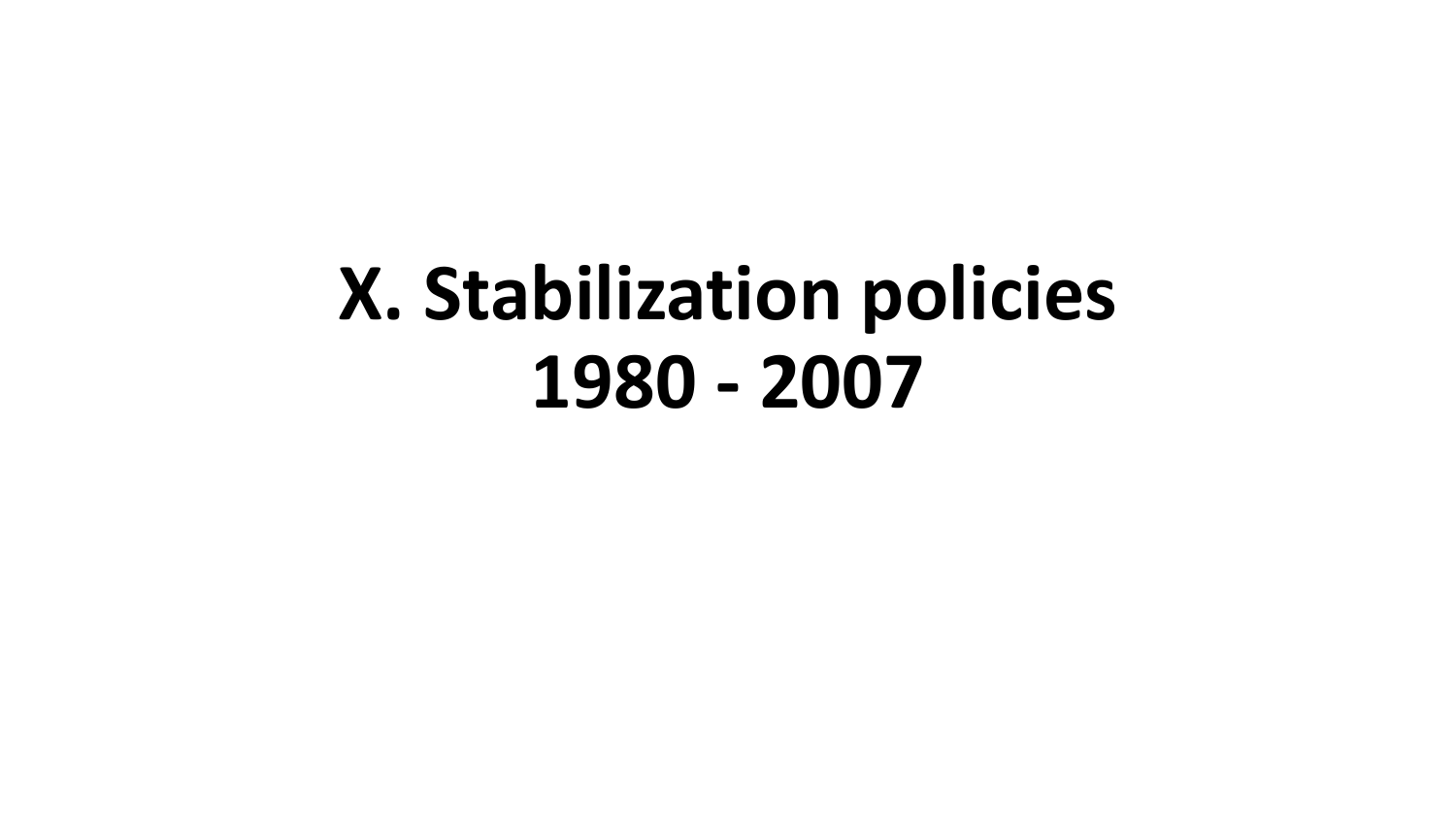## **Very quick stabilization**

|                    | <b>Mean 1980-84</b> | 1984     | 1985    |                |
|--------------------|---------------------|----------|---------|----------------|
|                    |                     |          | Jan-Jul | <b>Aug-Dec</b> |
| <b>CPI</b>         | 8.7                 | 15.2     | 14.0    | 2.6            |
| $ExR$ \$ off.      | 8.8                 | 15.9     | 13.6    | 0.0            |
| ExR \$ black       | X                   | 16.1     | 13.3    | 0.0            |
| Nom. Wage          | 9.0                 | 16.5     | 11.0    | 2.1            |
| M <sub>3</sub>     | 10.7                | 15.9     | 13.3    | 3.0            |
| <b>Bank credit</b> | 9.1                 | 16.8     | 13.9    | 3.9            |
| <b>BudgDef %</b>   | 10.2                | 15.0     | 12.0    | 4.0            |
| Unempl.%           | 4.9                 | 5.9      | 6.0     | 7.5            |
| BoP, M\$           | $-210.0$            | $-480.0$ | 340.0   |                |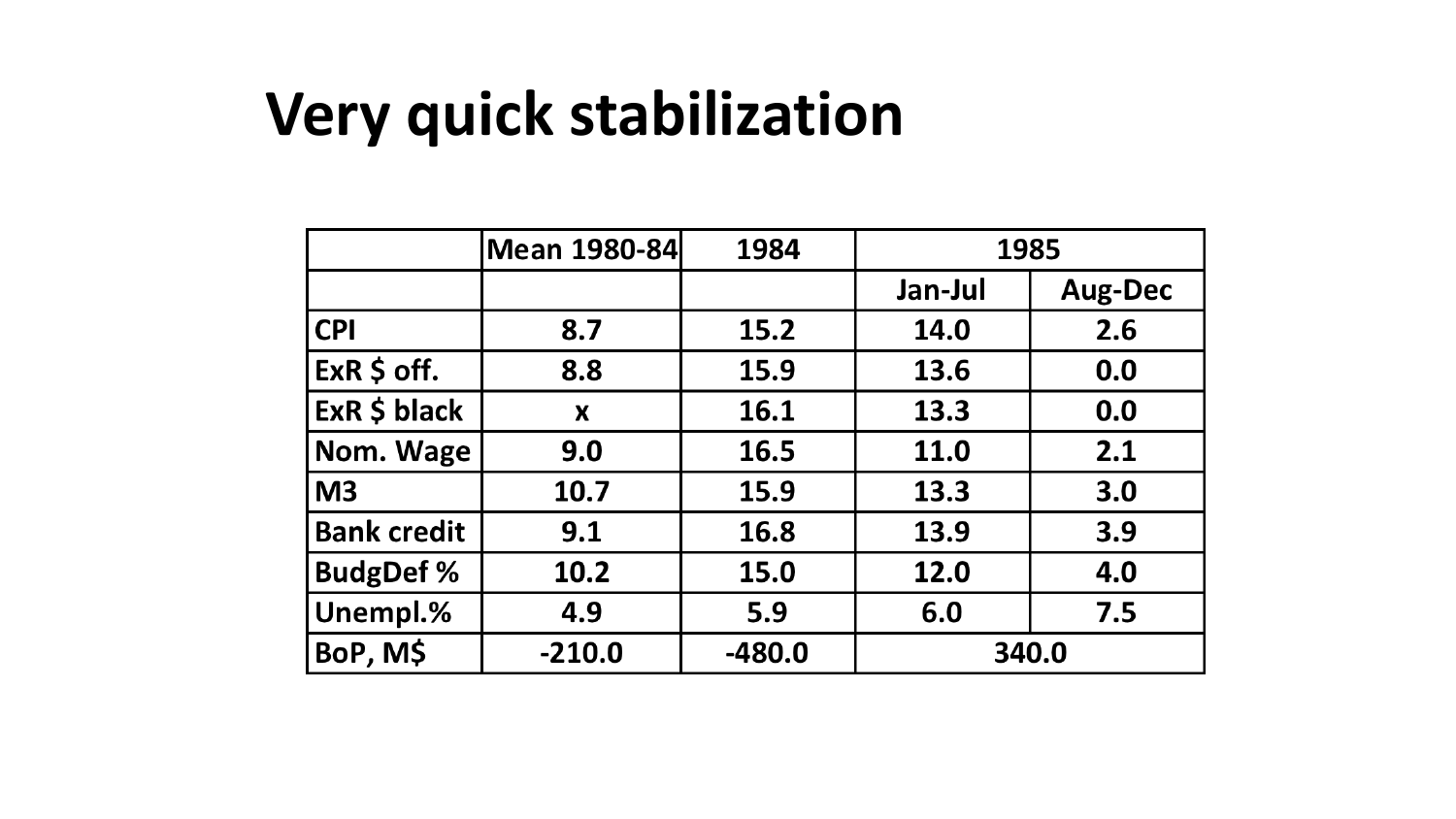### **NAIRU**

- **One possibility: try to specify an unemployment rate that keeps inflation constant**
- **Remember expectations-augmented Phillips curve:**  $\pi = \pi_{-1} - \varepsilon(\mathsf{u} \cdot \mathsf{u}^*)$  or  $\pi - \pi_{-1} = -\varepsilon(\mathsf{u} \cdot \mathsf{u}^*)$
- If  $u^* = u$ , then inflation is constant  $(\pi \pi) = 0$
- **Possible interpretation of natural rate of unemployment: Non-Accelerating Inflation Rate of Unemployment (NAIRU)**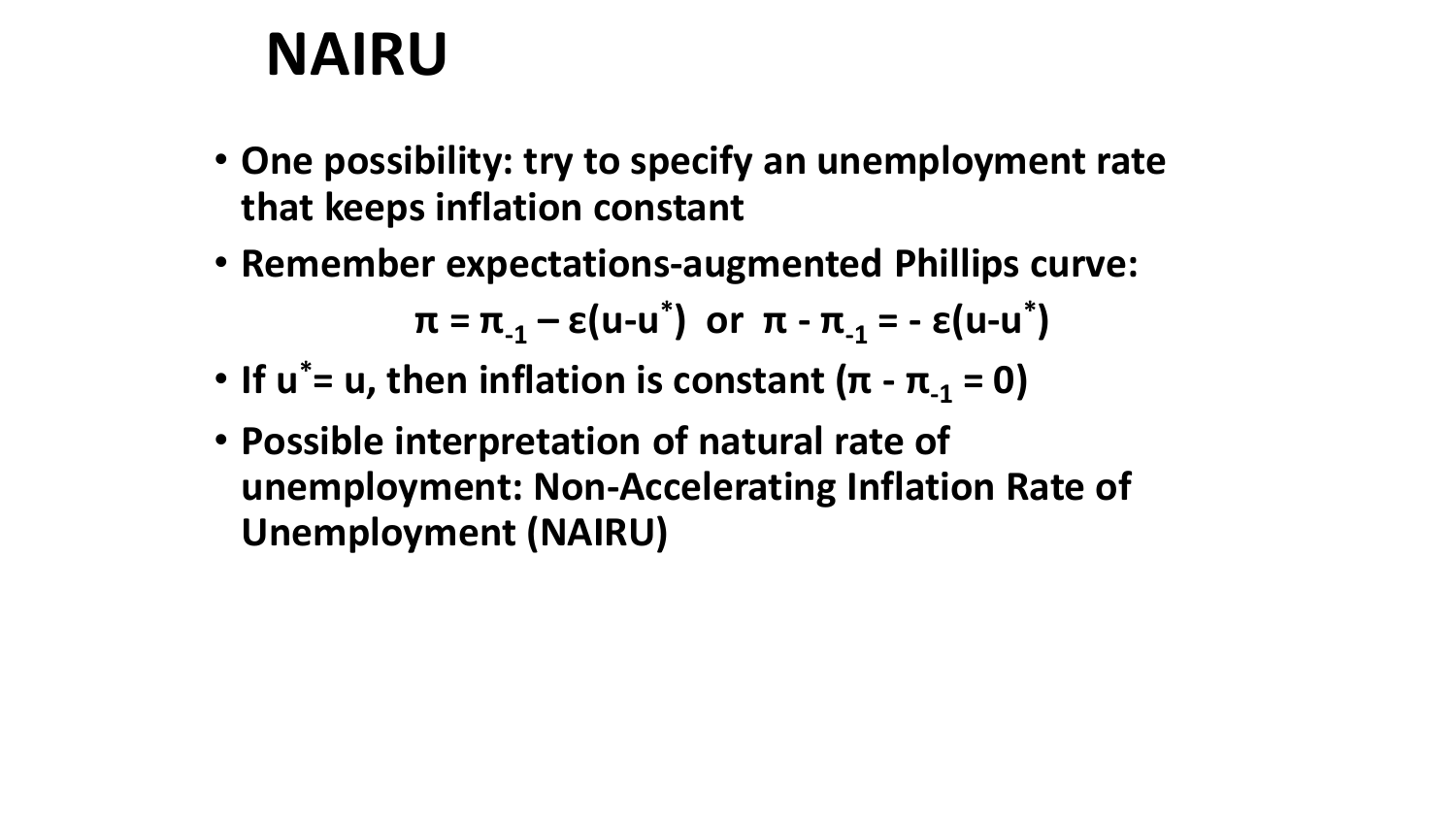# **XI. Financial and economic crisis 2008-2009**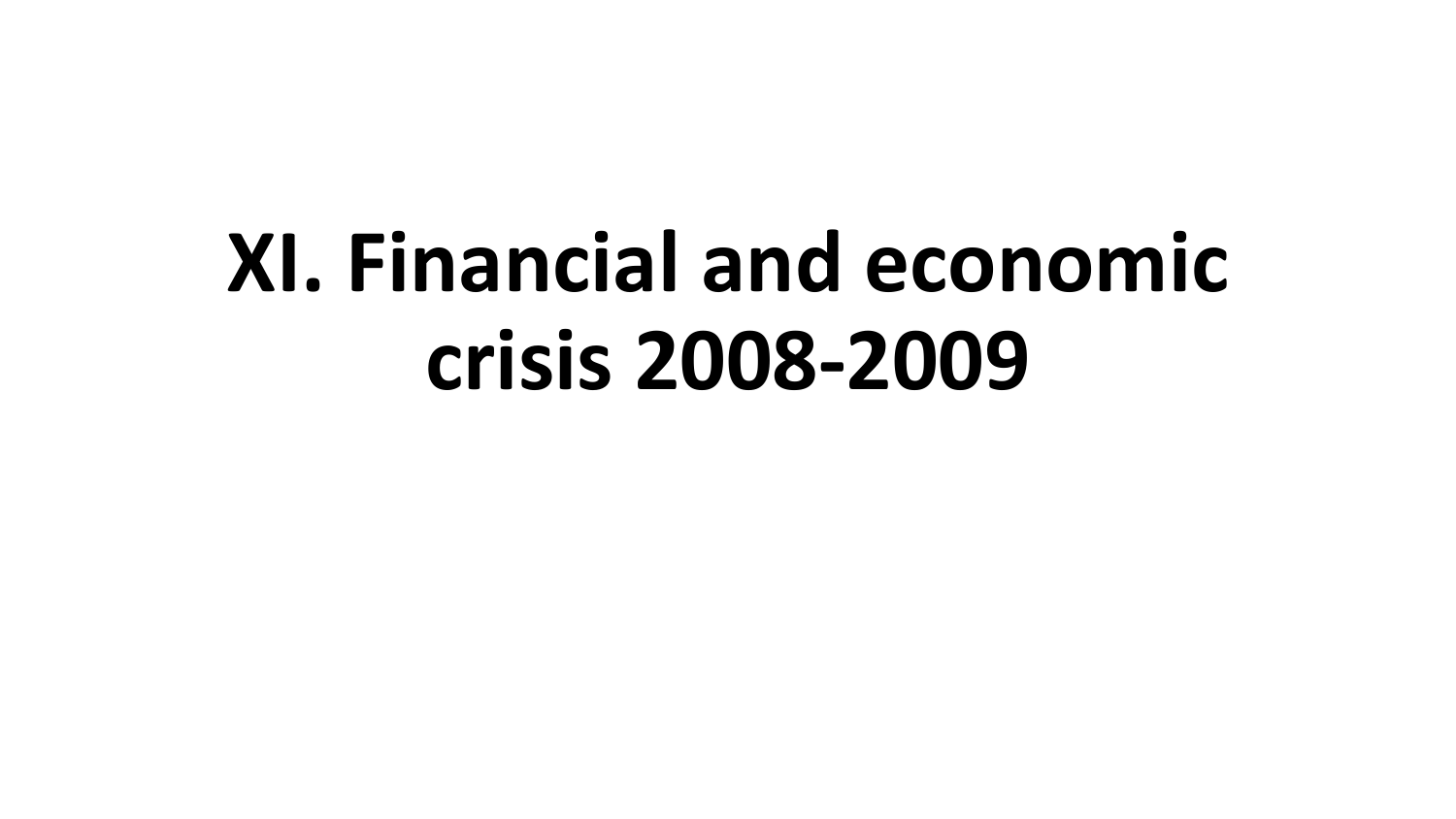## **Growth according IMF: World**

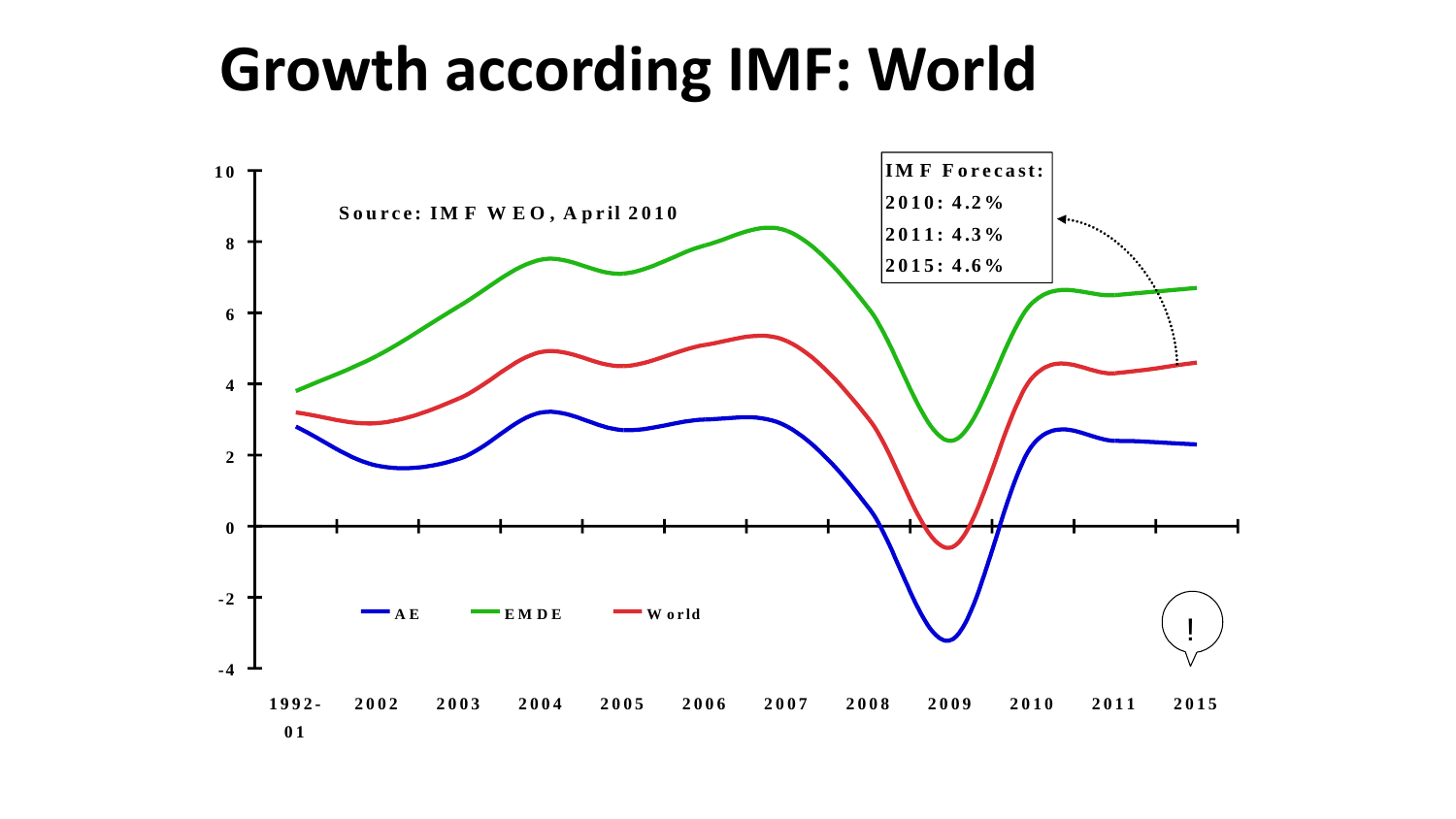### **Euro zone: growth divergence**

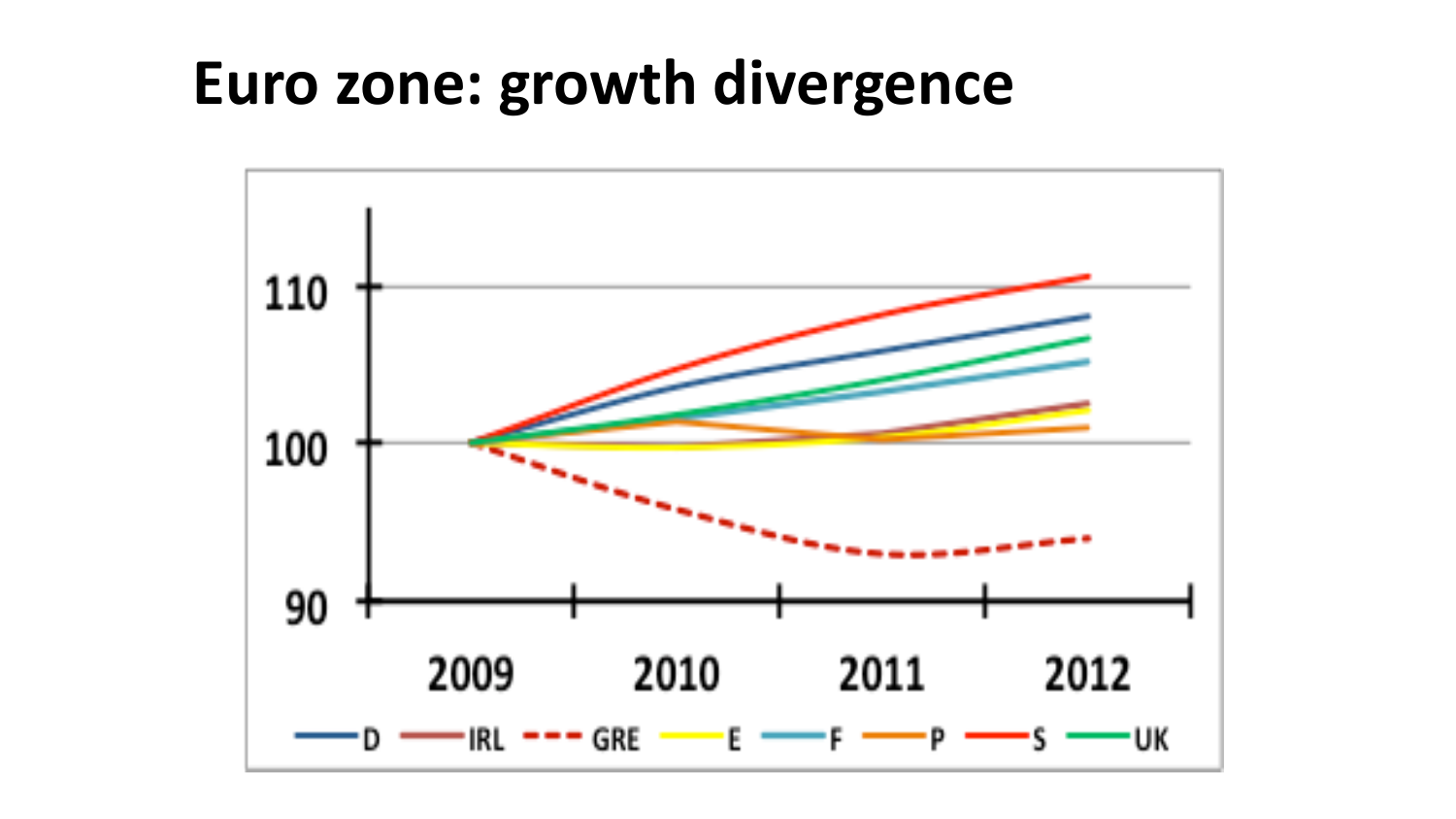# **XII. The Birth and the Crisis of the Euro**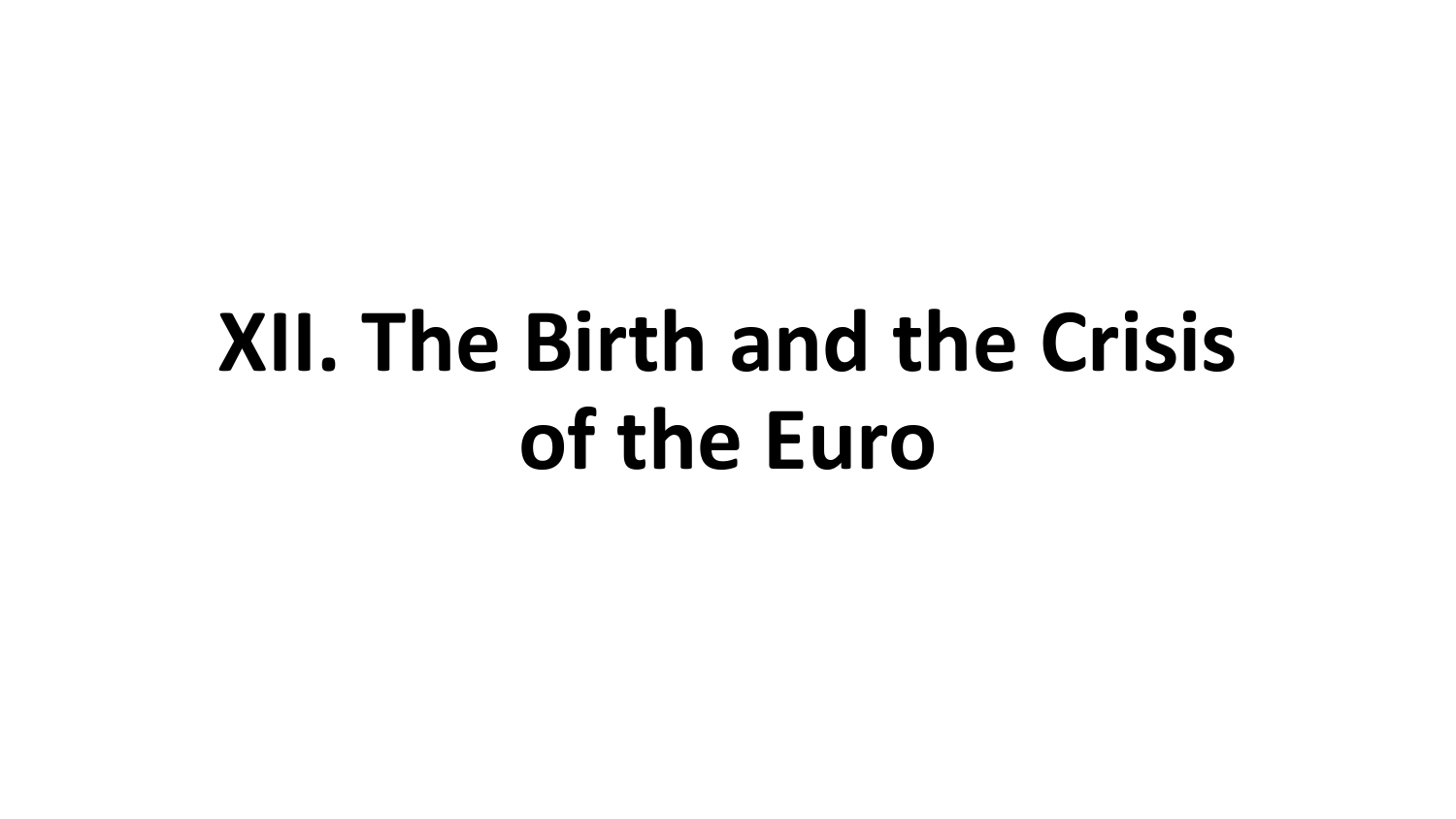#### **HICP, EU 12 vs. US regions standard deviations**